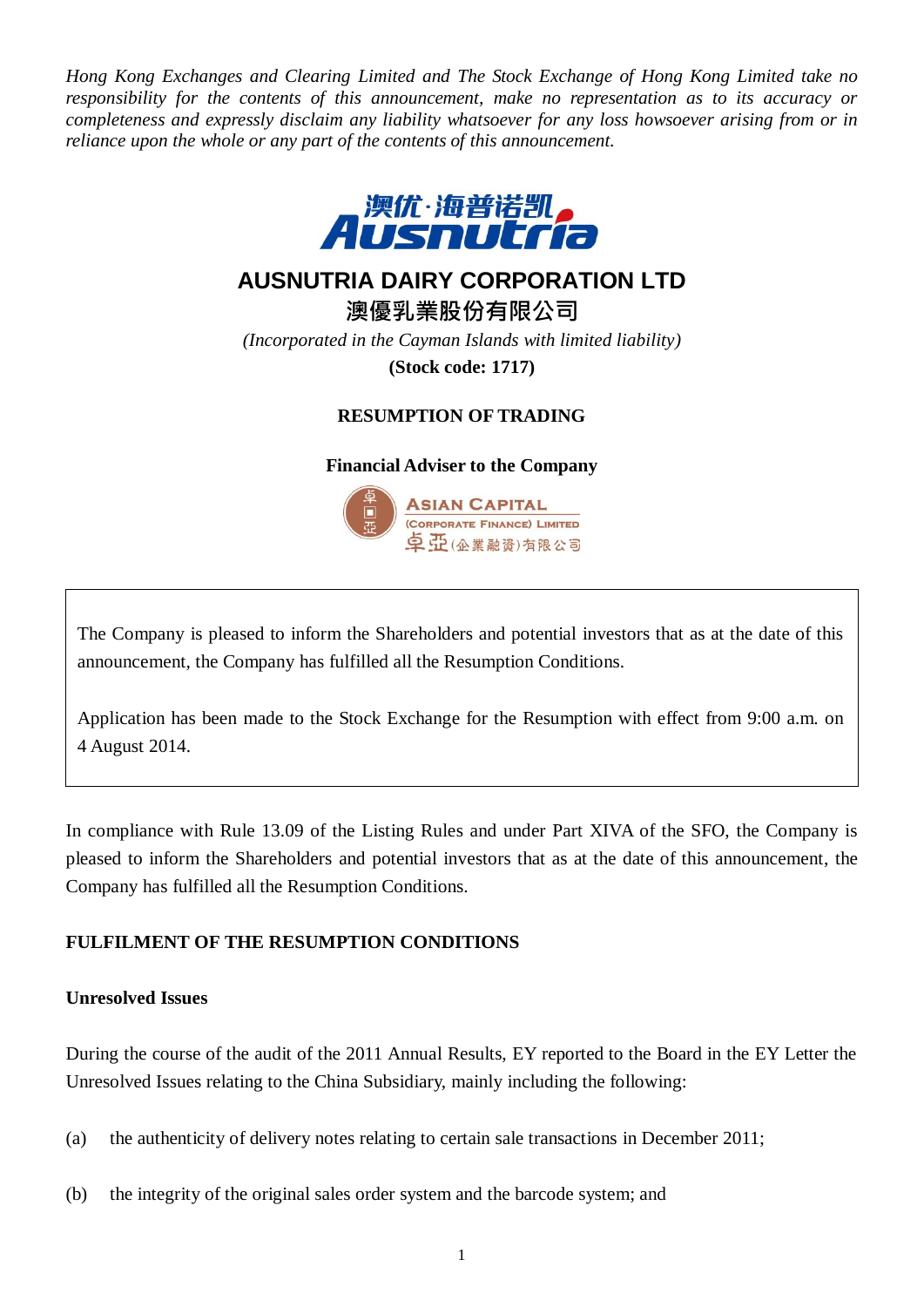(c) the discrepancy in the quantity of goods sold and delivered during January and November 2011 between the China Subsidiary's records and those provide by the independent logistic service provider (the "**Logistic Company**") engaged by the China Subsidiary.

According to the EY Letter, EY were unable to carry out effective audit procedures on the 2011 Annual Results primarily in respect of the revenue, cost of sales, inventories and accounts receivable due to the Unresolved Issues. As a result, EY has suspended its audit work until an investigation into the Unresolved Issues is completed.

Accordingly, on 29 March 2012, in the interest of the Company and the Shareholders as a whole, the Company applied for the suspension of the trading of the Shares on the Stock Exchange.

# **Resumption Conditions**

On 26 June 2012, the Company received a letter from the Stock Exchange, in which the Stock Exchange stated the following Resumption Conditions for the Resumption:

- (a) ensure the independent professional adviser engaged by the SRC to conduct forensic audit and investigation to address all the Unresolved Issues raised in the EY Letter;
- (b) inform the market of all information (including those matters highlighted in the EY Letter and the findings of the independent professional adviser in this regard) that is necessary to appraise the Group's position, including their implications to the Group's assets, financial and operational position;
- (c) publish all outstanding financial results and report, and address any concerns raised by the Company's auditors through qualifications in their audit report or otherwise; and
- (d) demonstrate that there are no significant deficiencies in the Group's corporate governance, and that the Company has put in place adequate financial reporting procedures and internal control systems to meet obligations under the Listing Rules.

The Company should also comply with the Listing Rules and all applicable laws and regulations in Hong Kong and its place of incorporation before Resumption. The Stock Exchange might modify any of the above and/or impose further conditions at its discretion.

# **Status of the Resumption Conditions**

The Company is pleased to announce that as at the date of this announcement, all of the Resumption Conditions above have been fulfilled, details of which are set out as follows: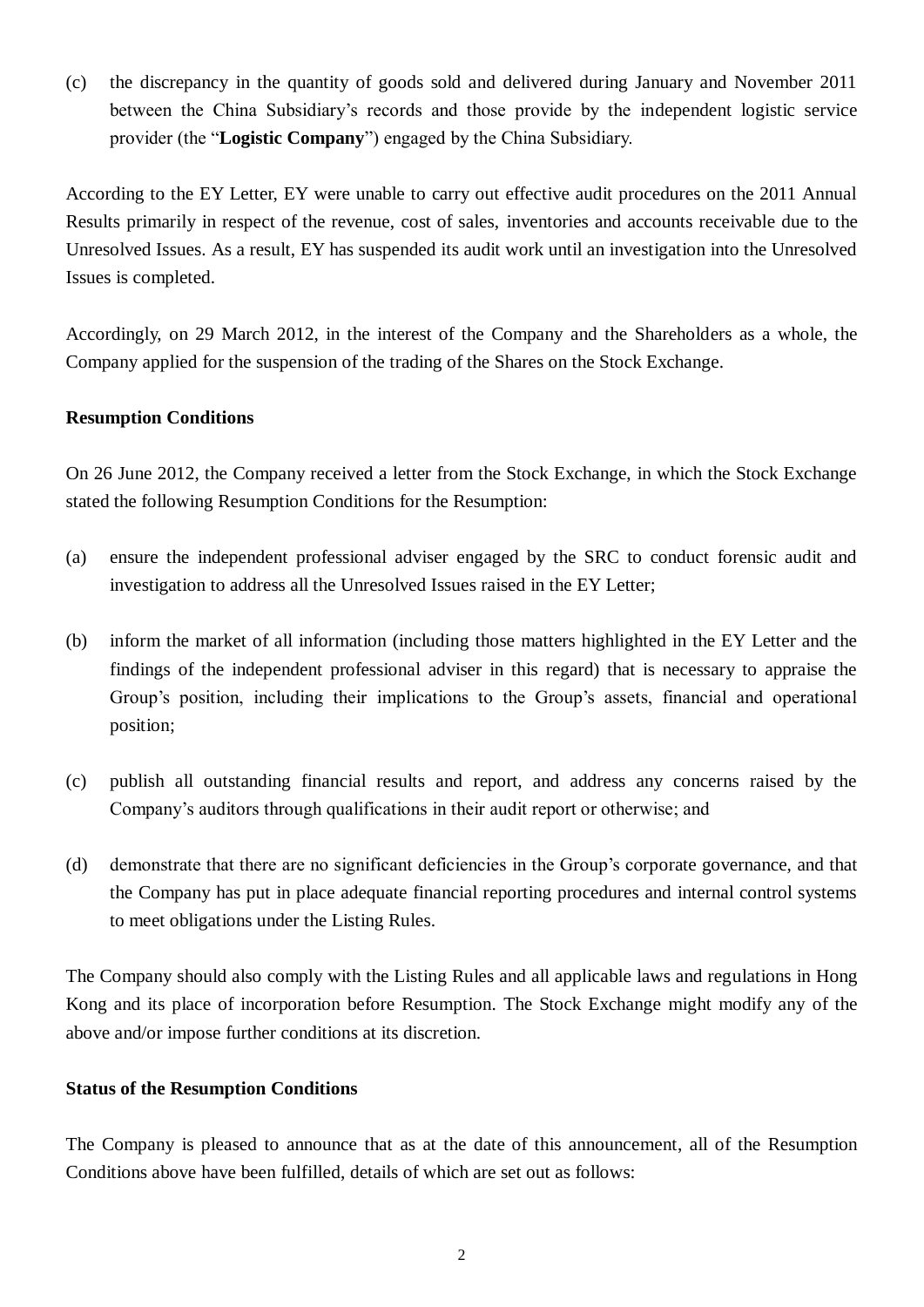# Resumption Condition (a)

The SRC, upon its establishment, was deeply concerned with the Unresolved Issues and accordingly, took the initiative to request the Management to carry out reviews to, among other things, quantify the financial impact in relation to the Unresolved Issues. Based on its review, the Management informed the SRC that goods with an aggregate sales amount of approximately RMB123 million (or approximately RMB143.5 million, 17% VAT inclusive) recognised in December 2011 (the "**Questionable December Transactions**") had not been delivered to the distributors before the end of 2011, and accordingly, should not be recognised as sales in December 2011. Upon the commencement of the PwC Review, the Management provided PwC the list of Questionable December Transactions.

PwC was engaged to conduct an independent forensic review primarily to address the Unresolved Issues and had completed its forensic review and investigation to address all the Unresolved Issues and issued its report in relation to its findings on the PwC Review, a copy of which was submitted to the SRC on 12 August 2013.

The key findings of the PwC Review include the following:

- (a) the Questionable December Transactions in respect of which the relevant sample underlying documents appeared to be different from sample of transactions took place in other months of 2011, and the goods involved had not been delivered to the relevant distributors before 31 December 2011 and accordingly, should not have been recognised as sales of the China Subsidiary in December 2011;
- (b) the integrity of the old sales order system of the China Subsidiary, which had ceased to be used since October 2011 but recorded the Questionable December Transactions, is questionable. Also, the data in relating to the Questionable December Transactions had been manually altered, and the integrity of the warehouse barcode system at the time was also questionable as the Ex-China CFO had instructed the developer of the warehouse barcode system to alter the data in it for December 2011 to match the data previously provided to EY;
- (c) there were discrepancies in the quantity of goods sold and delivered during January to November 2011 between the Accounting Records and information provided by the Logistic Company as well as discrepancies in inventory movement records between the Accounting Records and the warehouse records of the China Subsidiary in 2011;
- (d) certain material differences between reported sales and the value amount of VAT invoices issued; and
- (e) certain observations in relation to electronic data review.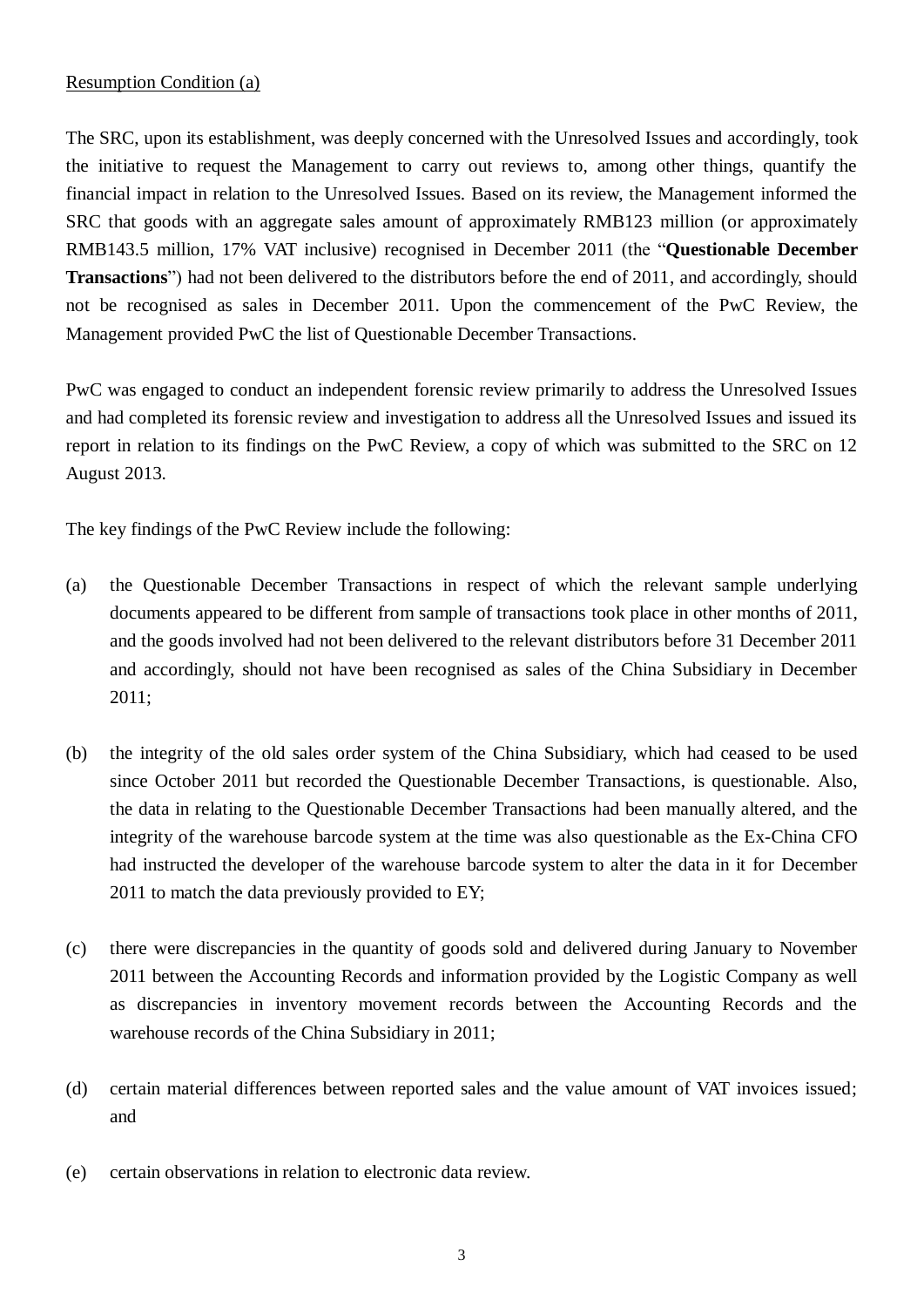On 18 August 2013, the Company published an announcement giving details of the Unresolved Issues, the findings of PwC, the management responses, the Company's remedial actions and the relevant observations of the SRC.

Whilst the primary objective of the PwC Review was not a review over the Group's internal control system, PwC covered in its report to the SRC some weaknesses in the China Subsidiary's internal control system at the time. In response to this, the Company has taken several remedial actions, including the continuing investment in improving the internal control system of the Group, particularly in relation to the sales cycle of the China Subsidiary. Details of PwC's findings on internal control weaknesses and the related remedial actions on internal control weaknesses taken by the Company are summarised under the paragraphs headed "Status of the Resumption Conditions – Resumption Condition (d)" below.

Further, in view of the possible involvement of fraudulent activities in the Unresolved Issues, the Company reported the Alleged Wrongdoing to the Bureau of Finance and the Bureau of Public Security which the SRC believes is in a better position to help investigate the matter. According to the officers of the Bureau of Public Security, they would not deal with the Alleged Wrongdoing and commence any investigation into the Alleged Wrongdoing as there was no report of misappropriation of assets of the China Subsidiary arising from such Alleged Wrongdoing. On the other hand, the Bureau of Finance has completed its independent investigation into the Alleged Wrongdoing, to which the China Subsidiary has been extending its full co-operation. As far as the Company is aware, based on its independent investigation, the Bureau of Finance has confirmed that the Ex-China CFO was involved in the Alleged Wrongdoing and further actions will be taken on him. Despite the attempt of enquiry by the Company, the Bureau of Finance has declined to comment on the possible actions (if any) to be taken on the Ex-China CFO. As far as the Company is aware, except for the above, the Bureau of Finance concluded that (i) no one (including any the Directors at the time) has been identified to be involved in or has been arrested for the Alleged Wrongdoing; and (ii) no fines/penalties would be imposed on the Group and/or any individuals in respect of the Alleged Wrongdoings by the Bureau of Finance.

The China Subsidiary's PRC legal advisors advised that it is an offence under the PRC Accounting Law if an enterprise/person, among other things, forges accounting documents or books or accounts, and/or provides false financial or accounting report. The China Subsidiary's PRC legal advisors further advised that, according to the relevant provisions in the PRC Accounting Law, if the Alleged Wrongdoing constitutes a breach of the relevant provisions and regulations, the enterprise and/or the executive officers and other responsible persons who are directly responsible may be notified of the Alleged Wrongdoing by the relevant governmental authorities and/or institutions, may be imposed with a certain amount of administrative fines (with a maximum up to RMB50,000 on the enterprise and a maximum up to RMB20,000 on the executive officers/ responsible persons) or may result in the loss of accounting licence. The SRC and the Board are of the view that this will not have a significant negative financial impact on the China Subsidiary, the Company and the Group as a whole.

In addition, the Company has also taken proactive steps in restructuring the Board (including the resignation of the then chief executive officer of the Company and the China Subsidiary, and the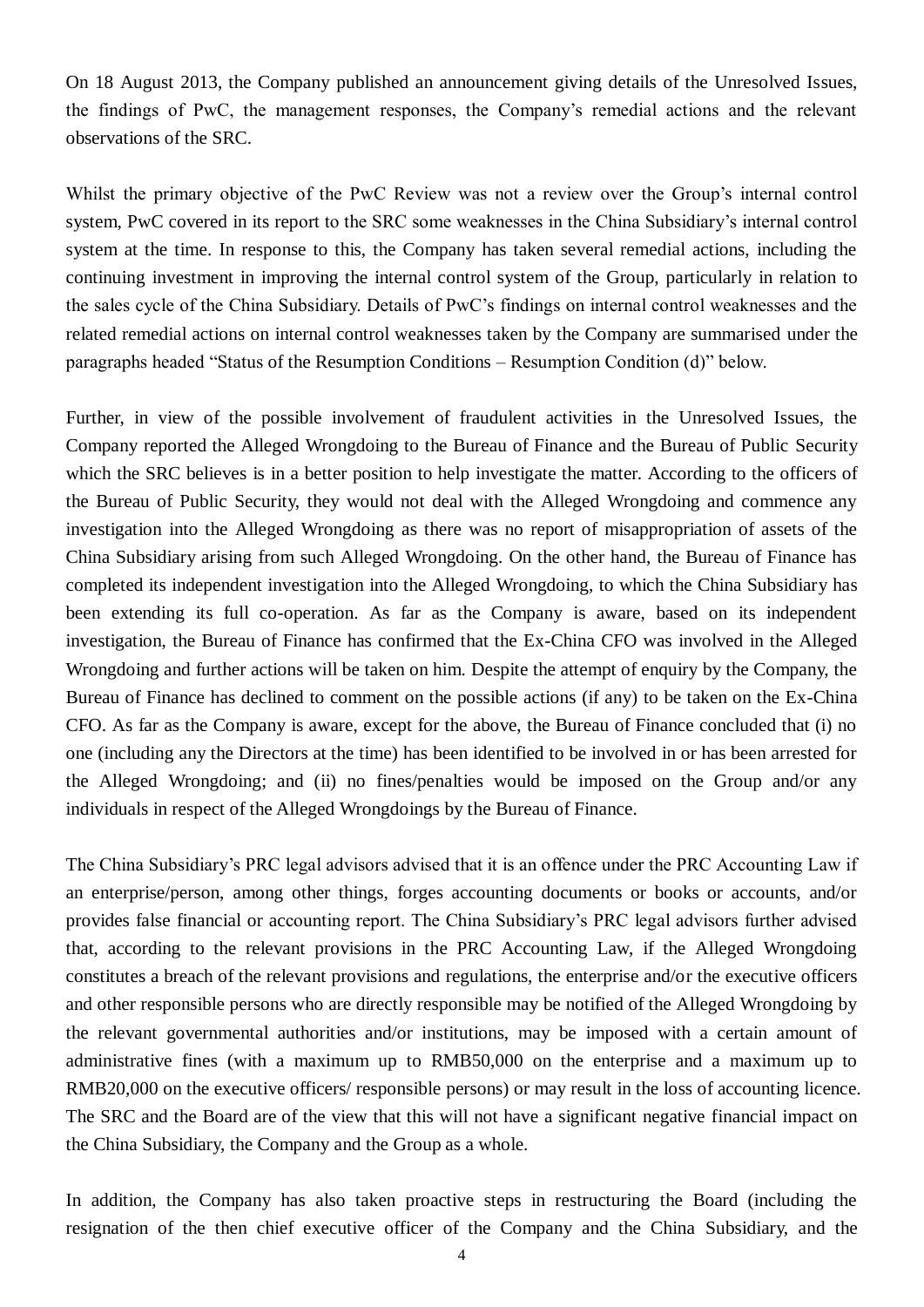appointment of Mr. Bartle van der Meer, who has ample international experience in banking, investment and paediatric nutritional products, as an executive Director and chief executive officer of the Company) and the senior management of the China Subsidiary. The Ex-China CFO, who might have been involved in the Unresolved Issues, has left the China Subsidiary. In addition, certain other personnel, such as the then head of the internal audit department and the former head of the sales department of the China Subsidiary, who had failed to detect the occurrence of these fraudulent acts relating to the Unresolved Issues, have also left the China Subsidiary and have been replaced by other personnel of the China Subsidiary not having any connection with the Unresolved Issue.

#### Resumption Condition (b)

As set out above, PwC was engaged to conduct an independent forensic review primarily to address the Unresolved Issues. The PwC Review was completed on 12 August 2013, and the Company published an announcement in relation to the Unresolved Issues and the findings of the PwC Review on 18 August 2013.

The Management, at the request of the SRC, performed certain procedures to quantify the financial impact of the Unresolved Issues on the financial statements.

In view of the Unresolved Issues casting doubts over the completeness and accuracy of the accounting records, as the order books for the distributors maintained by the staff in the sales accounting department of the China Subsidiary (the "**Order Books**") are the best available alternative information that the SRC and the Board can reasonably rely on, the Management has used these Order Books to summarise all the orders and cash receipt information and compared them to the financial statements of the China Subsidiary from January 2006 (being the commencement date of the track record period of the Group as disclosed in the prospectus of the Company dated 24 September 2009) to December 2011 (being the financial year in respect of which EY identified the Unresolved Issues during the course of the audit of the 2011 Annual Results). Certain additional procedures were also carried out by the Management, including but not limited to the confirmation and reconciliation of balances with the distributors as at 30 June 2013, certain roll-back procedures based on the confirmed balances of trade receivables and reconciling the cash receipts as set out in the Order Books with the China Subsidiary's bank statements for the relevant years (the "**Rollback Exercise**").

The Company estimated the adjustments required for revenue for the Year 2011 and prior years using the total monetary amounts of sales orders received as recorded in the Order Books, after adjusting for those orders received around the respective year end dates to allow for the estimated timing of delivery to distributors. Regarding the cost of sales adjustments, the Company separately estimated the average gross margin rates which it considered to be reasonable for the Year 2011 and prior years/periods beginning on 1 July 2009.

As a result of these procedures, the Management (i) concluded that there was no impact of the Unresolved Issues on the financial statements relating to the period up to June 2009; (ii) restated the Company's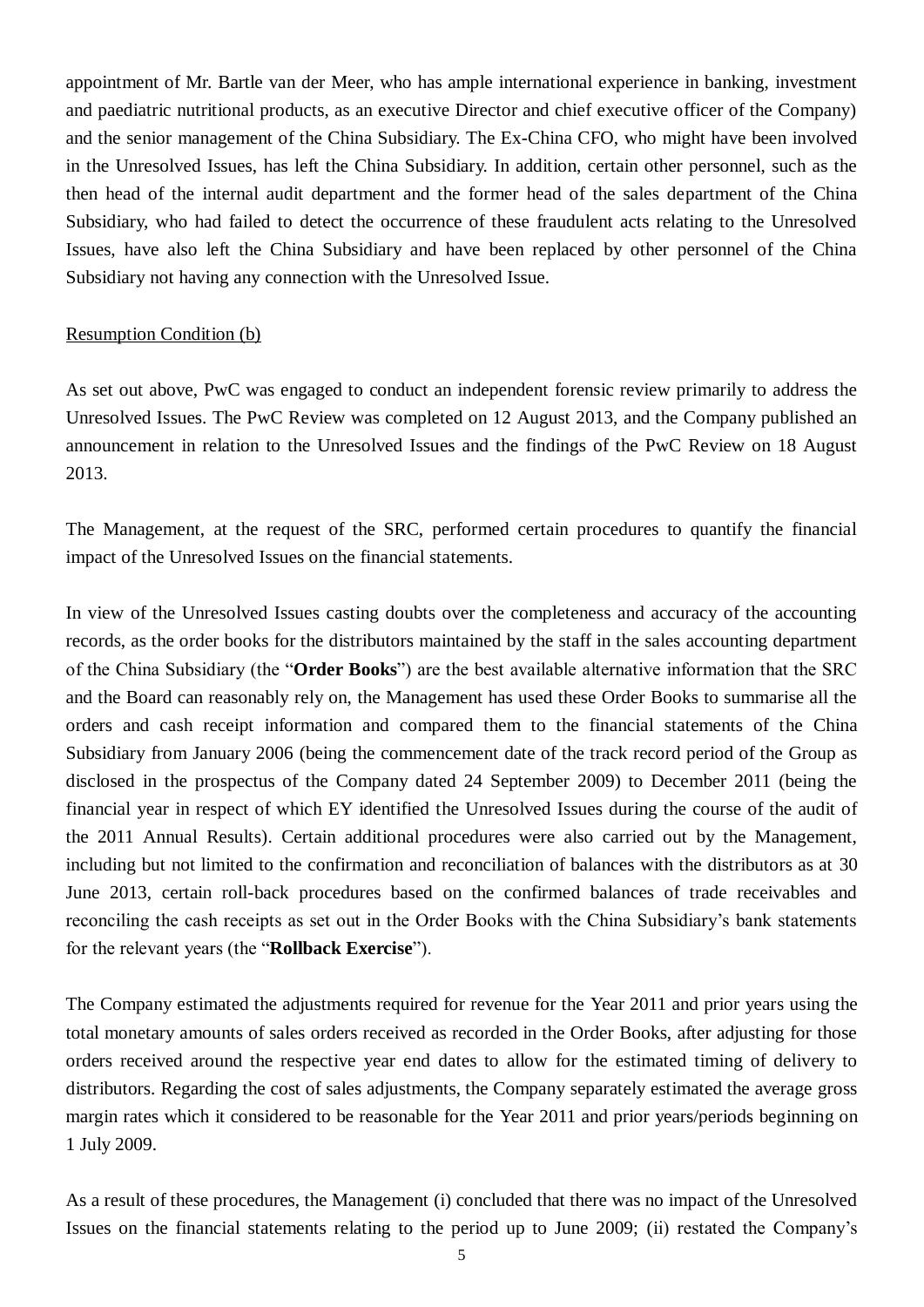consolidated financial statements for the six months ended 31 December 2009 and hence the Year 2009 and the Year 2010 as well as the six months ended 30 June 2010 and 30 June 2011; and (iii) identified accounting adjustments to reduce approximately RMB190 million and RMB46 million from revenue of the Year 2011 and the Year 2012, respectively, from the Company's consolidated statements of profit and loss in respect of certain questionable sales transactions happened during the Year 2011 and corresponding accounting adjustments to the related consolidated statements of financial position accounts, primarily accounts receivable and inventories, as at 31 December 2011 and hence the corresponding opening balances as at 1 January 2012. Details of the aforementioned adjustments were disclosed in the annual reports of the Company for the Year 2011 and the Year 2012 as well as the interim report of the Company for the six months ended 30 June 2012. No adjustments in relation to the Unresolved Issues or in response to the findings of the PwC Review have been made on the Group's consolidated statements of financial position as at 31 December 2012 and 2013 or its consolidated statements of profit and loss or other comprehensive income for the Year 2013. Details of the disclaimers/qualifications/modifications of audit opinion by EY are disclosed in the audit reports of EY for the Years 2011, 2012 and 2013 and further summarised under the paragraphs headed "Status of the Resumption Conditions - Resumption Condition (c)" below.

In addition, the Company has published other announcements and circulars from time to time in compliance with the Listing Rules, the disclosure of inside information under Part XIVA of the SFO and on a voluntary basis in order to keep the Shareholders and the market informed of the Group's status and latest development, including but not limited to its progress in fulfilling the Resumption Conditions and its business development.

#### Resumption Condition (c)

The Company is pleased to advise that as at the date of this announcement, all of the Company's outstanding annual and interim results have been published with the relevant annual/interim reports despatched. As at the date of this announcement, the Company has complied with the financial reporting obligations under the Listing Rules and all applicable laws and regulations in Hong Kong and its place of incorporation.

As set out in the Company's annual report for the Year 2013, EY modifies its audit opinion on the Company's consolidated financial statements for the Year 2013. Such modification only relates to the comparability of the Group's profit and cash flows for the Year 2013 and the modified comparative information for the Group's profit and cash flows for the Year 2012, but not on the Group's consolidated statement of financial position as at 31 December 2012. The SRC and the Board consider that such modification literally means that there is an otherwise clean opinion on the state of affairs of the Company and of the Group as at 31 December 2013, and of the Group's profit and cash flows for the Year 2013.

The SRC and the Board expect this technical audit modification will be removed from the audit opinion on the Company's consolidated financial statements for the year ending 31 December 2014.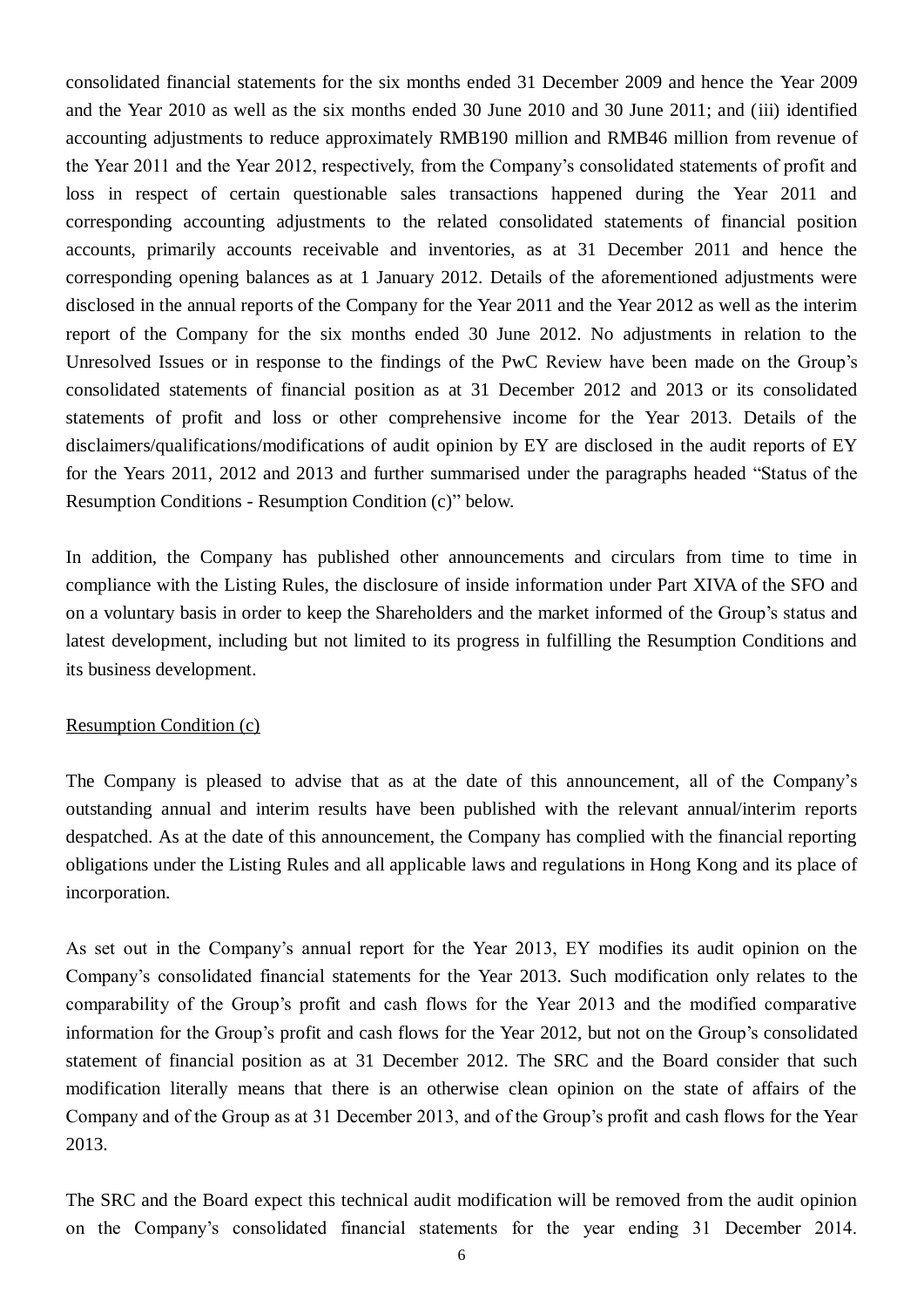Accordingly, SRC and the Board consider that all the concerns in relation to the Unresolved Issues or otherwise raised by EY through qualifications in their audit reports or otherwise have been addressed.

# Resumption Condition (d)

Prior to the finalisation of the PwC report, the SRC had requested the Company to adopt measures to strengthen its corporate governance, management team and internal control so as to address the Unresolved Issues raised by EY and also to ensure that nothing like the Unresolved Issues will arise in the future. The Company has promptly taken actions to remedy the issues, for instance, strengthening internal control and information technology system, restructuring the Board and the senior management of the China Subsidiary, and reporting the matter to the Bureau of Public Security and the Bureau of Finance. Details of the abovementioned remedial actions are set out under the paragraphs headed "Status of the Resumption Conditions – Resumption Condition (a)" above.

As mentioned under the paragraphs headed "Status of the Resumption Conditions – Resumption Condition (a)" above, whilst the primary objective of the PwC Review was not a review over the Group's internal control system, PwC covered in its report to the SRC certain weaknesses in the China Subsidiary's internal control system at the time. At the request of the SRC, PKF was appointed to carry out the First Stage Internal Control Review on the Company and the China Subsidiary in relation to the Unresolved Issues, particularly the sales cycle of the China Subsidiary, the results of which are set out in the Company's announcement dated 11 November 2013.

The details of the internal control weaknesses identified by PwC and PKF in relation to the Unresolved Issues together with the remedial actions taken by the Company are summarised below:

(i) Sub-standard fraud awareness amongst the staff in the China Subsidiary and a lack of a sound reporting mechanism

The Company and the China Subsidiary have amended the code of conduct, established and announced the anti-fraud and whistleblowing policies and procedures and sought the undertakings for compliance with code of conduct from all staff of the Company and the China Subsidiary. Training on the anti-fraud and whistleblowing policies and procedures had been provided to all staff of the Company and the China Subsidiary.

(ii) A lack of controls over the manual input of orders into the order system

The information technology ("**IT**") system (the "**IT System**") replaced the old sales order system. The IT System has the following features:

Each distributor has an account maintained in the IT System which is protected by unique passwords. All the orders placed by the distributors are now required to be put through their respective accounts online.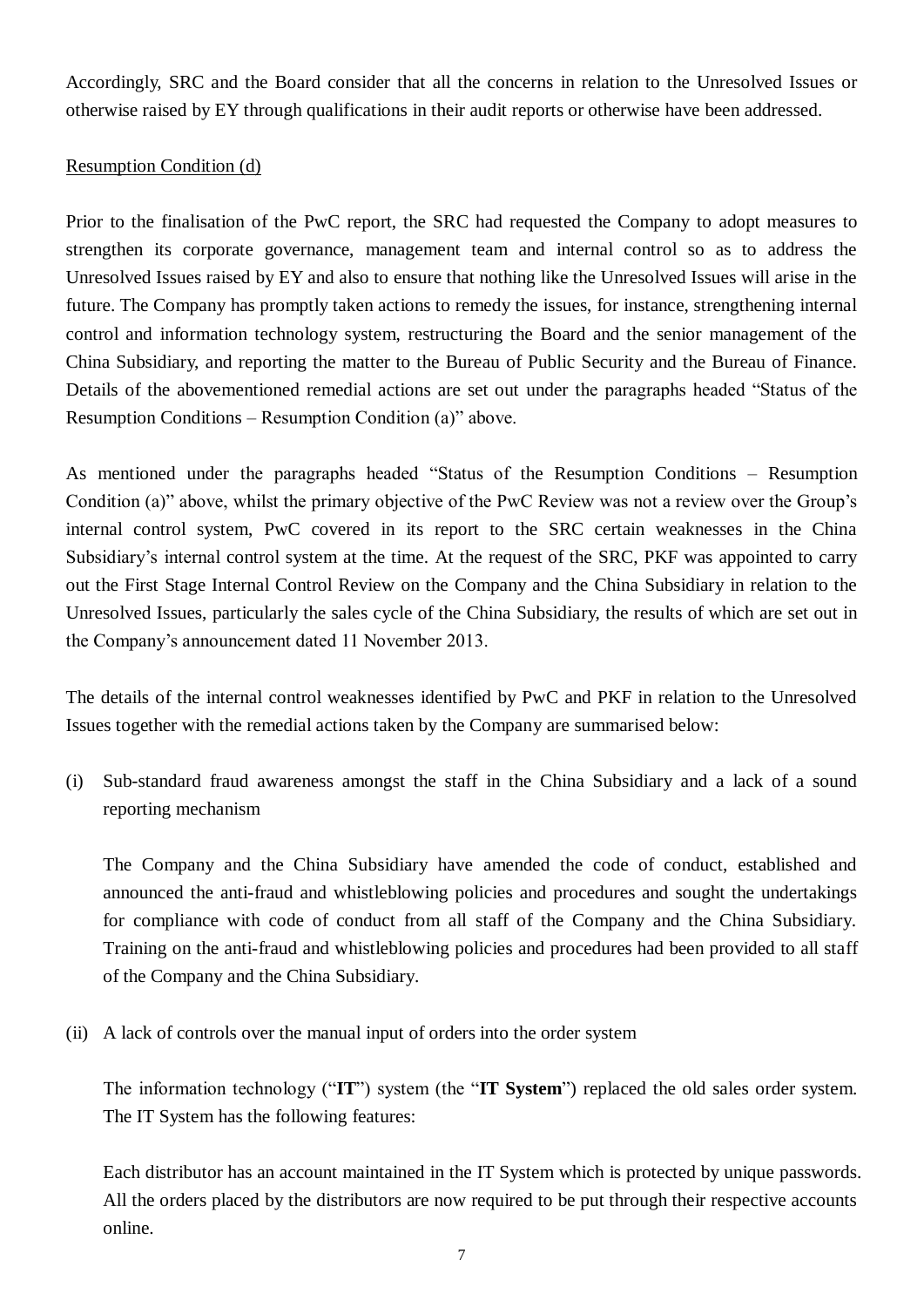Further, the distributors are required to confirm their orders with the China Subsidiary online on a monthly basis.

In order to detect for any unauthorised alteration to the data in the IT System, the China Subsidiary has purchased and installed a bastion host (an equipment that keeps track the access and changes made to the servers which store all the critical business information of the Company and the China Subsidiary) to monitor operation on the IT System. In addition, an administrator from the IT department of the China Subsidiary is assigned to examine, on daily basis, the access and change log, which contains detailed information of log-in user names, operations and operation times. The manager of the IT department of the China Subsidiary will double check the access and change log weekly. The head of the IT department will review the access and change log on an unscheduled basis each month. Any unusual access to or operation on the IT System will be reported to the Chief Financial Officer of the Company with copy to the Audit Committee.

(iii) Weak control over the transportation expenses billed to the China Subsidiary

The China Subsidiary has instructed its finance department to settle logistic expenses only after the receipt of delivery notes acknowledged by distributors and reconciliations of the warehouse records and the records of the Logistic Company have been completed.

(iv) A lack of a routine data backup procedure

In order to keep proper storage of critical business information of the Company and the China Subsidiary and allow retrieval of historical information when necessary, the China Subsidiary has implemented daily and monthly data backup of the information in the IT System and engaged an independent IT consultant to test data restoration on a monthly basis.

Besides the backup of critical business information, the China Subsidiary has implemented a new policy in relation to the backup of emails whereby all the China Subsidiary's emails are diverted to a designated email account. The emails received and sent in this designated account are automatically downloaded into a computer on a daily basis, which will then be backed up to a separate hard disk on a monthly basis.

The IT department of the China Subsidiary will backup the data contained in the computers before they are formatted and re-assigned to new users with a view to ensuring that data in such computers is kept before they are formatted.

(v) Weak control over the inventory records maintained by different functional segments within the China Subsidiary

The China Subsidiary performs monthly reconciliation among records in the new sales order system, the Accounting Records, the warehouse records and the external records from the Logistic Company.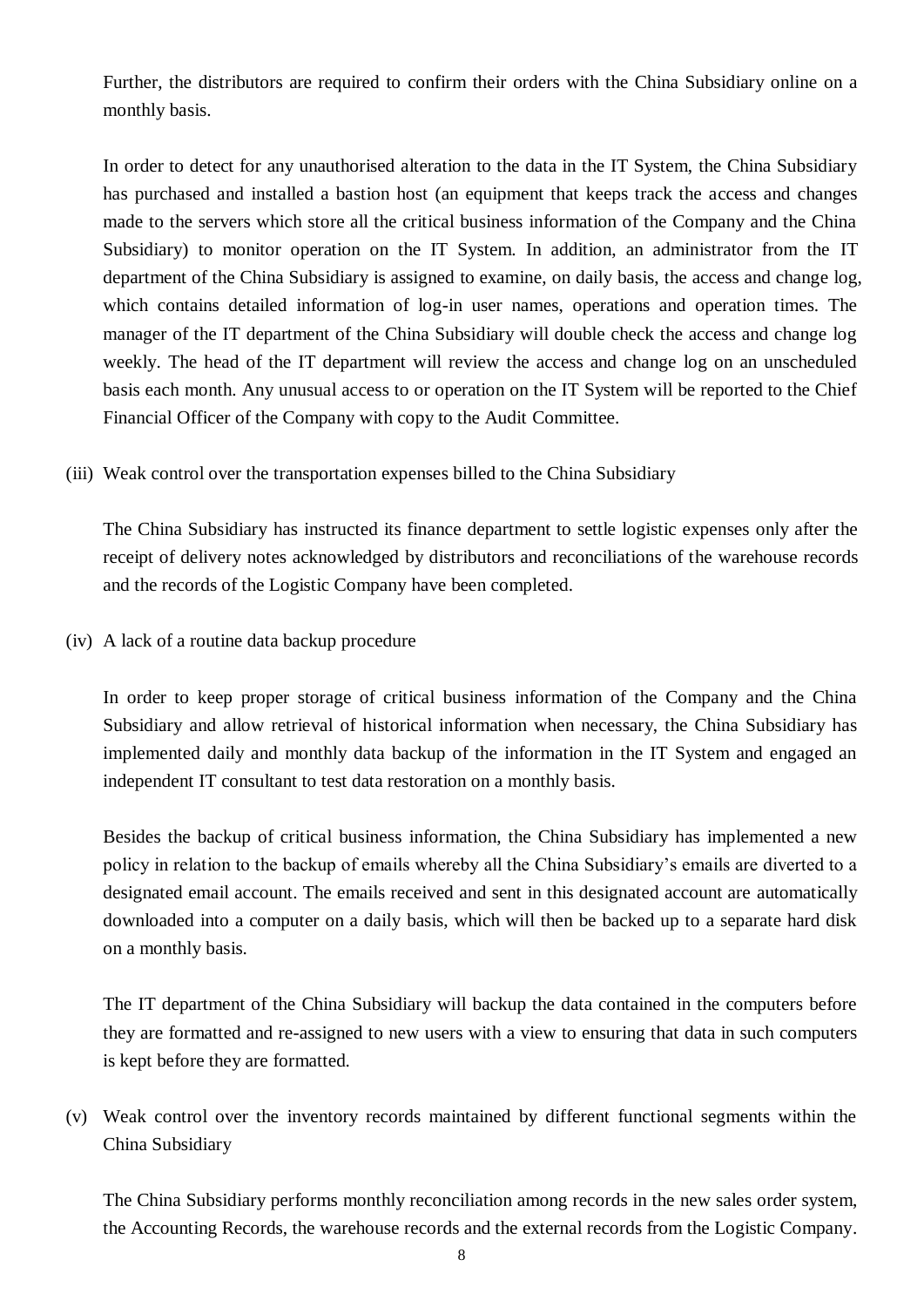Based on its results of the First Stage Internal Control Review, PKF considered that the material internal control weaknesses that might have given rise to the Unresolved Issues raised by EY and covered in the PwC report have been rectified.

At the request of the SRC, PKF was engaged to carry out the Second Stage Internal Control Review on the Group, extending its scope to cover the Group's internal control components which are not related to the Unresolved Issues and have not yet been covered, based on the criteria established in Internal Control—Integrated Framework (1992) issued by the Committee of Sponsoring Organizations of the Treadway Commission, including the fulfilling of the Company's obligations under the Listing Rules.

Based on its results of the Second Stage Internal Control Review, PKF has opined that the Group had maintained, in all material respects, effective internal control as at 31 December 2013. PKF also considered that the Company has put in place effective internal control to meet the obligations under the Listing Rules. Details of the Second Stage Internal Control Review are set out in the Company's announcement dated 27 June 2014.

# **THE VIEW OF THE SRC**

#### **1. Unresolved Issues**

Based on the findings of the PwC Review and the responses from the Management as well as the findings of the Bureau of Finance, the SRC believes that (i) the Unresolved Issues might have been caused by certain fraudulent acts committed by certain personnel of the China Subsidiary and certain underlying documents and records of the China Subsidiary had been prepared or otherwise altered at the instruction of the Ex-China CFO, who had left the China Subsidiary in or around April 2012; and (ii) certain employees of the China Subsidiary who might have failed to detect the occurrence of these fraudulent acts relating to the Unresolved Issues, have also left the China Subsidiary. Despite the high priority, efforts and the substantial time and costs spent on the matter, the SRC and the Company had tried to but had not been able to ascertain the actual identity of these people and the extent of their involvement in the Unresolved Issues and their related fraudulent acts due to a lack of concrete evidence and the departure of these people. However, as far as the Company is aware, based on its independent investigation, the Bureau of Finance concluded that none of the Directors at the time has been identified to be involved in or has been arrested for the Alleged Wrongdoing relating to the Unresolved Issues.

The occurrence of the Unresolved Issues also gave rise to the SRC's concern that there were weaknesses in the internal control systems of the Company and the China Subsidiary, which had, at the relevant time, prevented the detection of the occurrence of these fraudulent acts, and the SRC recognised that the internal control weaknesses pointed out by PwC had, at the relevant time, prevented the detection of the occurrence of these fraudulent acts.

At the instructions of the SRC, PKF has completed the First Stage Internal Control Review and considers that the material internal control weaknesses that might have given rise to the Unresolved Issues raised by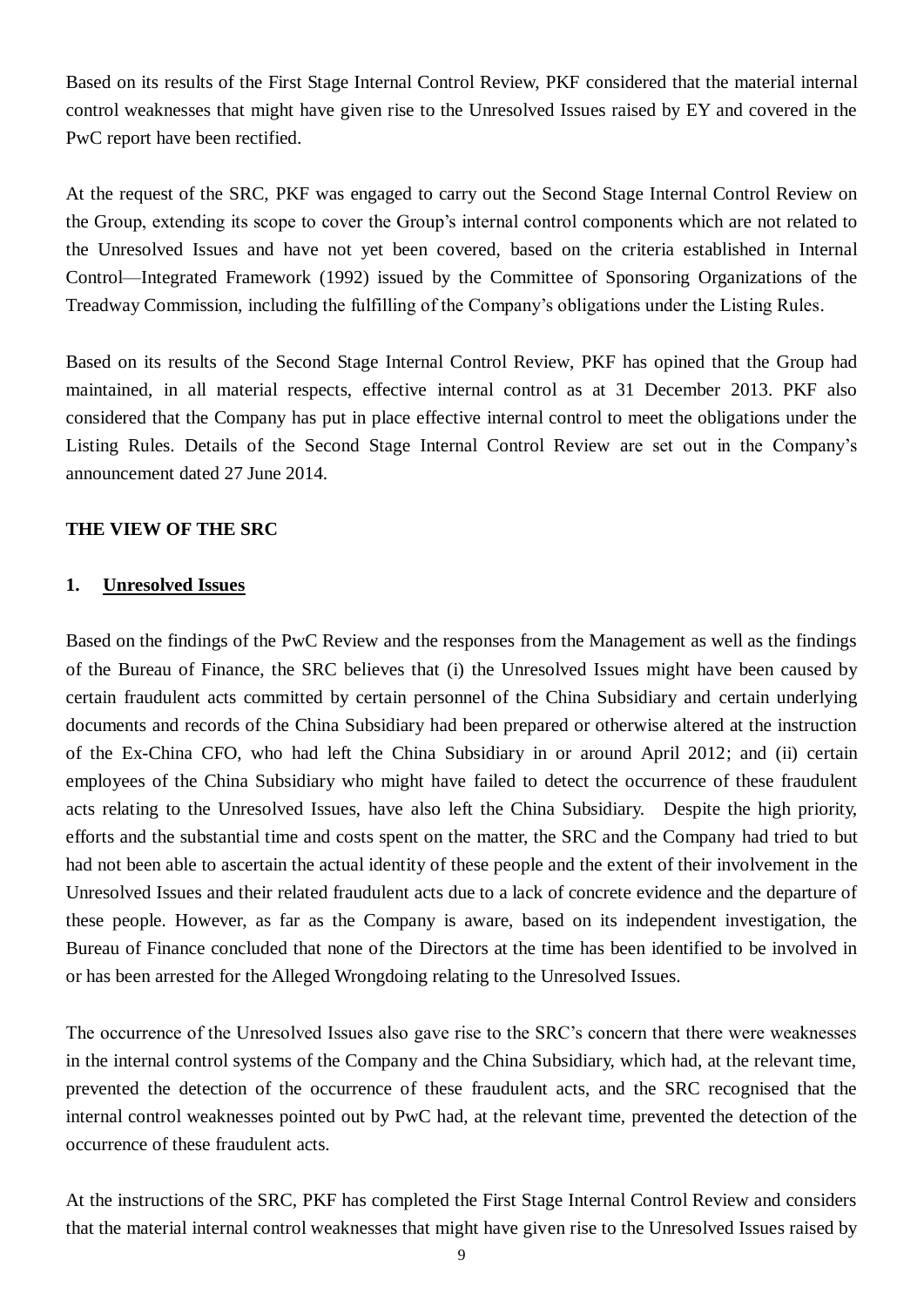EY and covered in the PwC report have been rectified. Based on the Second Stage Internal Control Review, PKF has further opined that the Group had maintained, in all material respects, effective internal control as at 31 December 2013. The details of the PwC findings on internal controls and the remedial actions taken by the Group with the assistance of PKF are set out under the paragraphs headed "Status of the Resumption Conditions – Resumption Condition (d)" above.

Taking into account of:

- (i) the above-mentioned conclusion and opinion of PKF based on the First Stage Internal Control Review and the Second Stage Internal Control Review;
- (ii) the departure of the relevant staff of the China Subsidiary who may have involved in the fraudulent acts, including the Ex-China CFO, has left the China Subsidiary;
- (iii) certain key management and staff position of the China Subsidiary (including but not limited to the head of the logistic and warehouse department, the chief accountant of the finance department, the head of the internal audit department and the head of the sales department of the China Subsidiary) that might have an important role to timely detect and report of the fraudulent acts relating to the Unresolved Issues, have also left the China Subsidiary and have been replaced by other personnel of the China Subsidiary not having any connection with the Unresolved Issues;
- (iv) the internal audit department has been strengthened and empowered to step up their internal audit of the Group including the China Subsidiary;
- (v) the Audit Committee and the Board have committed to continuously engaged an external professional internal control consultant to carry out an independent review of the effectiveness of the Group's internal control system, at least on an annual basis, with special emphasis on the sales cycle of the China Subsidiary;
- (vi) the requirement for the distributors of the China Subsidiary to timely confirm their receipts of the goods via the IT System (where each of the distributors have been assigned with a unique account which are password protected) of the China Subsidiary and the monthly reconciliation of such records with the delivery documents from the Logistic Company and the Accounting Records; and
- (vii) other remedial actions taken by the Group with an aim to prevent the occurrence of similar incidents in the future,

the SRC considers that the concerns on the occurrence of possible fraudulent acts similar to those relating to the Unresolved Issues within the Group in the future has been properly addressed.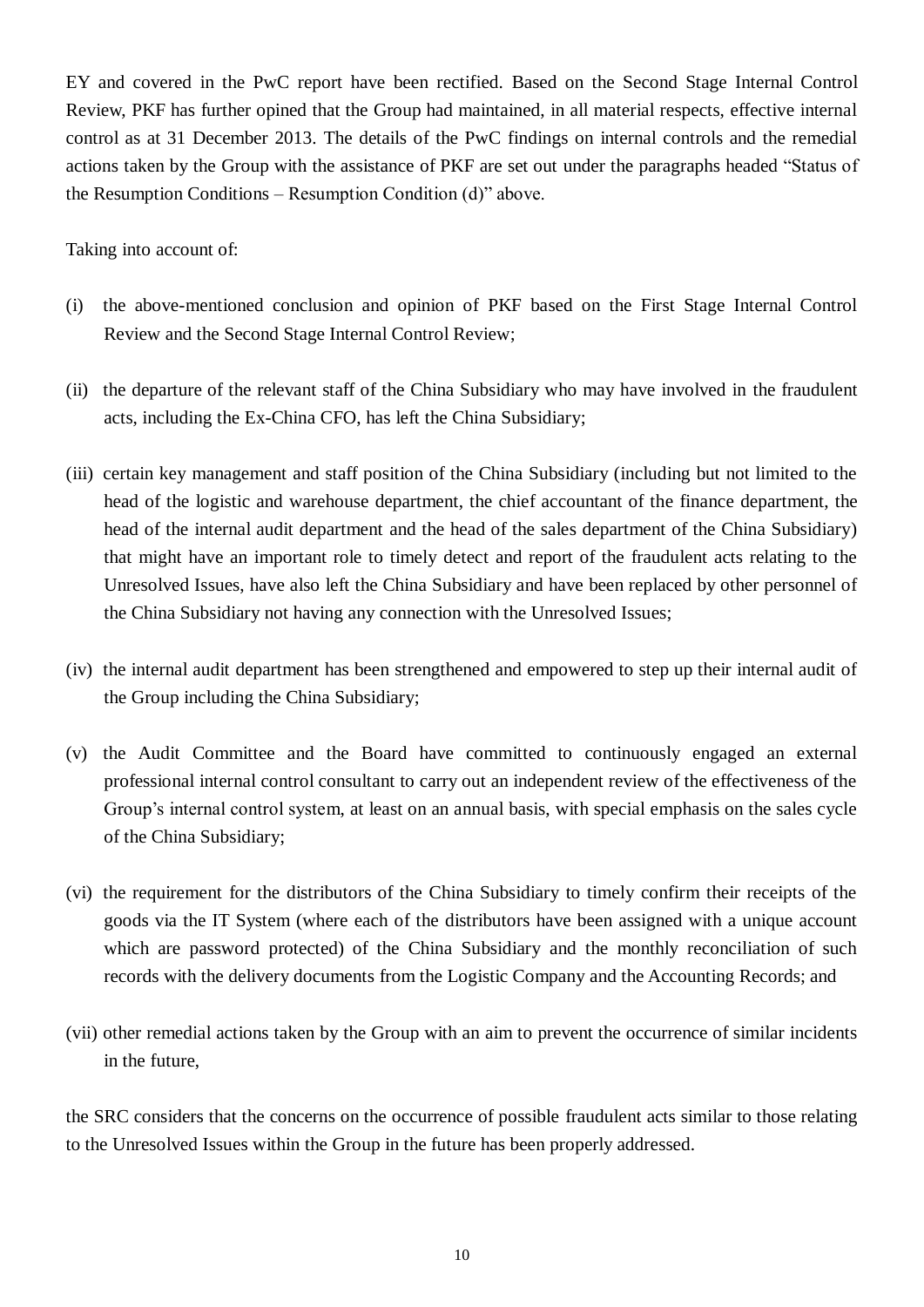#### **2. Financial impact of the Unresolved Issues to the Group**

The SRC and the Board noted that what might appear to be the fraudulent acts or failings of certain personnel have caused serious harm to the Group. Notwithstanding the above, the SRC and the Board believe that the business of the Group is sound and on the following basis, they have not identified any material asset misappropriation in the Group:

- (a) The Unresolved Issues and the key findings of the PwC Review mainly relates to the inconsistencies in records regarding the China Subsidiary's sales and inventories and the findings of the review conducted by the Management indicated that the impact of these inconsistencies on the Group's financial statements was premature revenue recognition by recording sales in advance of the actual delivery of goods to its customers. Other than these, the SRC is not aware of any irregularities that may cause misappropriation and/or dissipation of the Group's assets.
- (b) The SRC identified that the Group's tangible assets mainly comprised (i) cash and cash equivalents and time deposits; (ii) trade and bills receivables and inventories; and (iii) properties, plants and equipment ("**PPE**"). In this regard, the SRC requested the Company to ascertain whether there are any misappropriation or dissipation of the abovementioned tangible assets:
	- (i) Cash and cash equivalents and time deposits

The China Subsidiary performed a cash count on 30 June 2012. Further, the China Subsidiary also visited the relevant banks with which it placed deposits to confirm its deposit balance immediately after the occurrence of the Unresolved Issues and on 30 June 2012. No adjustment has been made on the cash and cash equivalents and time deposits accounts as a result of the Unresolved Issues as well as from the reconstruction of records based on the audit as conducted by EY and the work as conducted by the Management.

#### (ii) Trade and bills receivables and inventories

The China Subsidiary confirmed its trade receivable balance on 30 June 2012 and thereafter on a monthly basis through its correspondence with the distributors and the trade balance confirmations system as installed in the IT System with its trade debtors. Based on the results of the Rollback Exercise and the review of the subsequent settlement of its trade receivable balance and the monthly stocktake results of the China Subsidiary, other than the adjustments as already been disclosed in the annual reports for the Year 2011 and the Year 2012, no other adjustment in relation to the Unresolved Issues has been made.

#### (iii) Properties, plants and equipment

The China Subsidiary performed a physical count of its PPE on 30 June 2012 and 31 December 2012 and 2013, the results were satisfactory and no misappropriation of the PPE has been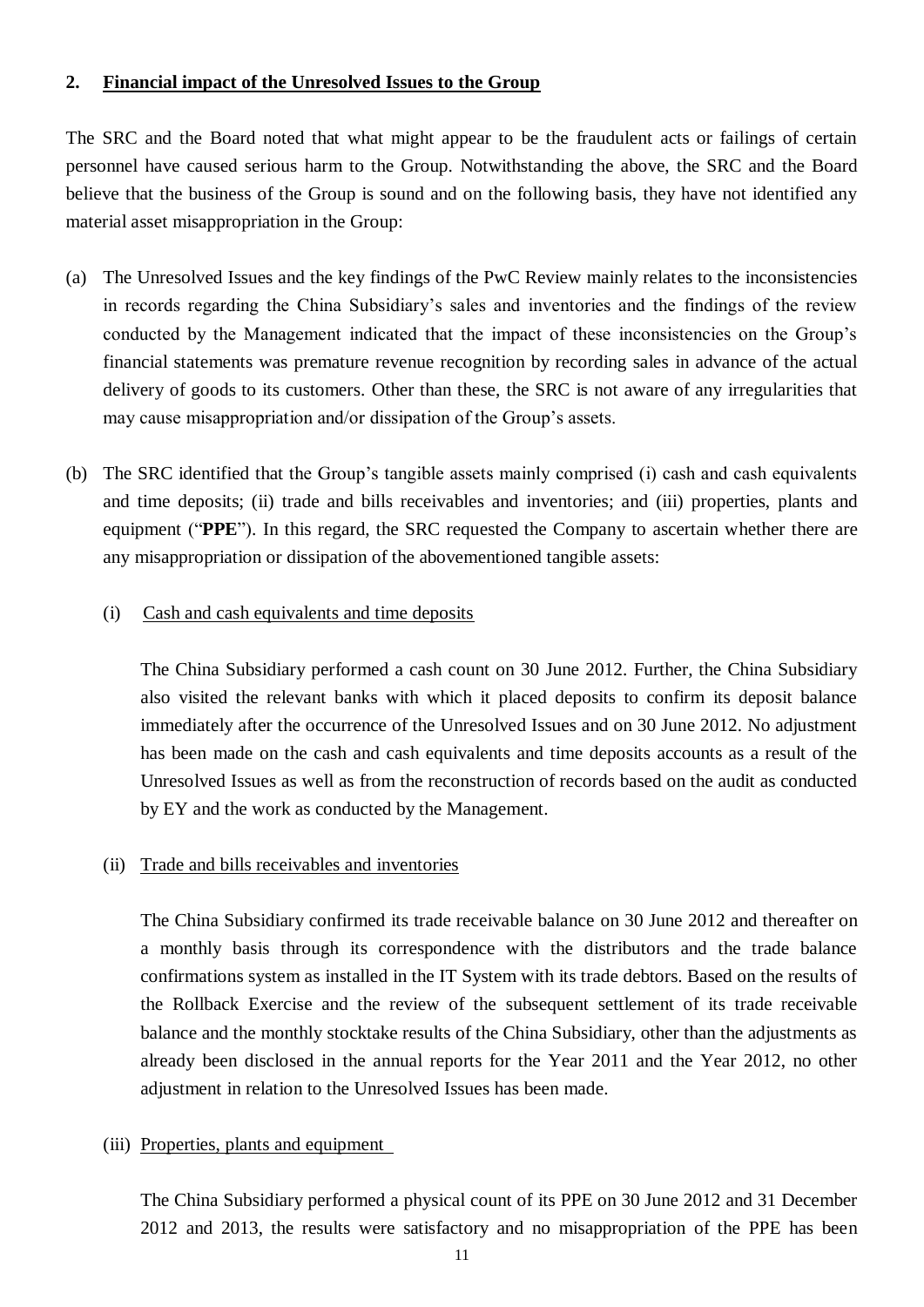identified. Besides, no adjustment in relation to its PPE has been made.

The China Subsidiary, after conducting the abovementioned procedures, reported to the SRC that the findings of the abovementioned procedures agreed with its accounting records and no material discrepancies noted. As noted by the Company, EY have issued a modified opinion on the Company's consolidated financial statements for the Year 2013. The SRC and the Board are of the view that (i) such modification only related to the comparability of the Group's profit and cash flows for the Year 2013 and the qualified comparative information for the Group's Profits and cash flows for the Year 2012 (but not on the Group's consolidated statement of financial position as at 31 December 2012); (ii) this literally means that there is an otherwise clean opinion on the state of affairs of the Company and of the Group as at 31 December 2013, and of the Group's profit and cash flows for the year then ended; and (iii) this technical audit modification will be removed from the audit opinion on the Company's consolidated financial statements for the year ending 31 December 2014.

# **3. Involvement of the then executive Directors in the Unresolved Issues**

The SRC considers that each of the then executive Directors, namely Mr. Chen Yuanrong ("**Mr. Chen**"), Mr. Wu Yueshi ("**Mr. Wu**"), Mr. Yan Weibin ("**Mr. Yan**") and Ms. Ng Siu Hung ("**Ms. Ng**") has no involvement in the matters relating to the Unresolved Issues during the time when the incident occurred which led to the Unresolved Issues (the "**Relevant Period**") on the following bases:

# (a) Mr. Chen

Mr. Chen was an executive Director and the chief executive officer of the Company from 8 June 2009 to 7 June 2013.

He has extensive experience in cattle breeding, management of cattle farm, production and marketing of dairy products and its business management.

Prior to joining the Group, Mr. Chen was the senior management of a number of dairy related companies for many years, including a few reputable and large state-owned dairy enterprises, including Nanshan Dairy Marketing Company\* (南山乳業行銷有限公司) ("**Nanshan Dairy**"). Mr. Chen founded the Group in 2003 as the Director and chief executive officer of the China Subsidiary. As an executive Director and chief executive officer of the Company, he was primarily responsible for the day-to-day management and operations of the China Subsidiary, being the principal operating subsidiary of the Group during the Relevant Period prior to the completion of the acquisition of the Ausnutria Hyproca B.V. (with principal operations in the Netherlands) by the Group in October 2011.

While the Company had four executive Directors during the Relevant Period, Mr. Chen was the executive Director of the Company designated by the Board to be responsible for the daily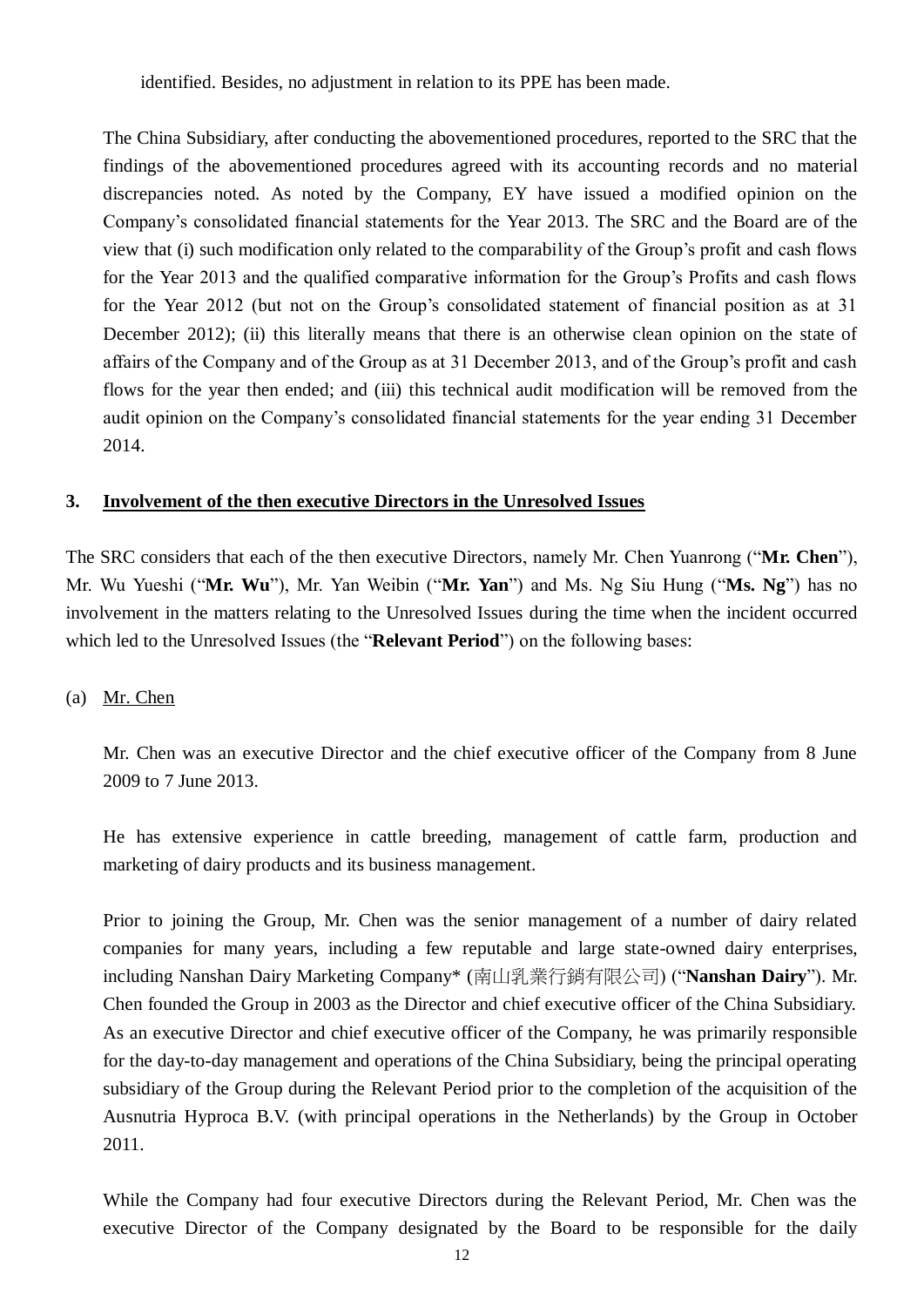management and operations of the China Subsidiary due to his extensive experience in the dairy industry and as a result of the agreed segregation of duties. For the period prior to his resignation from the Company, including the Relevant Period, he oversaw the day-to-day management and operations of the China Subsidiary, and attended the weekly management meetings of the China Subsidiary in which the business performance of the China Subsidiary were discussed and determined.

In view of the delay in the publication of the Company's results for the Years 2011 and 2012 due to the occurrence of the Unresolved Issues and to facilitate the Company to diversify its Board with international management expertise, Mr. Chen resigned from all his positions in the Group on 7 June 2013.

Although Mr. Chen had the responsibility of overseeing the day-to-day management and operations of the China Subsidiary, the SRC and the Board did not identify any evidence that Mr. Chen was involved in the Unresolved Issues nor was there any suggestion that Mr. Chen was aware of the fraudulent activities during the Relevant Period. Further, based on the findings of the PwC Review, there was no document or evidence which indicates that Mr. Chen had any direct involvement in the Unresolved Issues noted by PwC. In addition, as far as the SRC and the Board are aware, the Bureau of Finance concluded that Mr. Chen has not been identified to be involved in or has not been arrested for the Alleged Wrongdoing relating to the Unresolved Issues.

# (b) Mr. Wu

Mr. Wu is a controlling shareholder of the Company. To recognise and give respect to Mr. Wu (which is a Chinese business culture etiquette) as a major shareholder of the Company upon the listing of the Company, Mr. Wu was appointed as an executive Director and the chairman of the Company (which owns the China Subsidiary) until his resignation from these positions as well as his other positions within the Group on 7 June 2013. During his tenure with the Company, he was primarily responsible for the overall corporate strategy, planning and business development of the Group and was not involved in the day-to-day running and operations of the Company and its subsidiaries, including the China Subsidiary. In particular, the day-to-day management and operation of the China Subsidiary was in the hands of Mr. Chen.

Due to (i) the strategic importance and business potential of his investment in Yuan Longping High-tech Agriculture Co., Ltd\* (袁隆平農業高科技股份有限公司) ("**Longping High-tech**") (the No.1 seeds company on its overall capabilities in the seeds industry by the Ministry of Agriculture in the PRC, with shares listed on the Shenzhen Stock Exchange); and (ii) the significance of his own real estate business which he founded through his 59.57% equity interest in Hunan Xin Da Xin Co., Ltd. (湖南新大新股份有限公司) ("**Xin Da Xin**"), Mr. Wu has dedicated an enormous amount of time, attention and energy to the care and management of Longping High-tech on a full-time basis and Xin Da Xin on a full-time basis. Further, Mr. Wu is also occupied with a number of social positions and social works.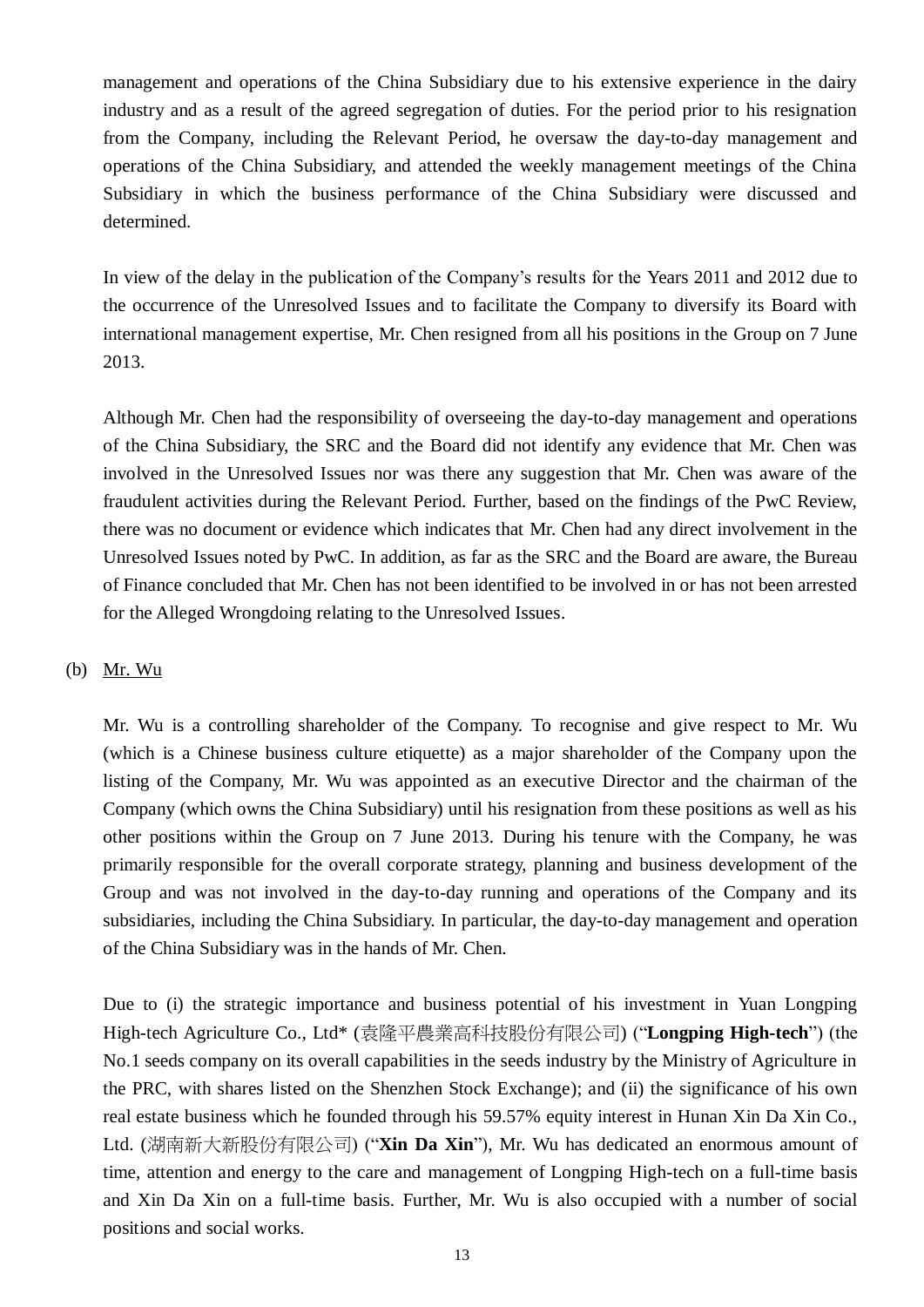In reality, Mr. Wu is a mere financial and passive investor of the Company as he has no experience in operating the milk formula business. He relied on Mr. Chen and his team in the management of the China Subsidiary as he was satisfied with the investment return he received from the China Subsidiary. After Mr. Wu's investment in the China Subsidiary, the China Subsidiary remained to be managed by Mr. Chen and his team up to the date of Mr. Chen's resignation mentioned above. He did not have his own office in the Company and the China Subsidiary. His involvement in the Company was limited to attending regular board meetings of the Company. He received the board papers of these meetings at the same time as the independent non-executive Directors. Mr. Wu did not attend the regular management meetings of the China Subsidiary, which were mainly attended by Mr. Chen. He relied on Mr. Yan to report and discuss with him on any finding and result of the regular management meetings which Mr. Yan attended and discussions between Mr. Chen and Mr. Yan. The above shows the little involvement of Mr. Wu in the Company and the China Subsidiary in comparison with his involvement in Longping High-tech and Xin Da Xin.

Unlike in the case of Xin Da Xin and Longping High-tech where he receives salaries and/or directors' fees, Mr. Wu received only director fees from the Company since its listing. This reflects that Mr. Wu has practically no involvement in the Company other than as mentioned above.

The SRC and the Board did not identify any evidence that Mr. Wu was involved in the Unresolved Issues nor was there any suggestion that Mr. Wu was aware of the fraudulent activities during the Relevant Period. Further, based on the findings of the PwC Review, there was no document or evidence which indicates that Mr. Wu had any direct involvement in the Unresolved Issues noted by PwC. In addition, as far as SRC and the Board are aware, the Bureau of Finance concluded that Mr. Wu has not been identified to be involved in or has not been arrested for the Alleged Wrongdoing relating to the Unresolved Issues.

# (c) Mr. Yan

Mr. Yan was appointed as an executive Director on 8 June 2009 and remains to be an executive Director. He was elected to be the chairman of the Board on 7 June 2013.

Mr. Yan was also a director and the vice president of Hunan Ava Seed Co., Ltd (湖南亞華種業股份 有限公司), a company whose shares are listed on the Shenzhen Stock Exchange, and a director and the chief executive officer of Changsha Xin Da Xin Vilmorin Agri-Business Co., Ltd (長沙新大新 威邁農業有限公司).

Mr. Yan has been and is still a director of Longping High-tech. He was Longping High-tech's chief executive officer from 2004 to April 2010, the vice chairman and the chief financial officer from April 2010 to December 2011, the chief executive officer and chief financial officer from December 2011 to June 2012 and has become the vice chairman since June 2012. The resignation of Mr. Yan as the chief executive officer and the chief financial officer (remains as the vice chairman) of Longping High-tech in June 2012 was made at the strong request from the Board so that he could allocate most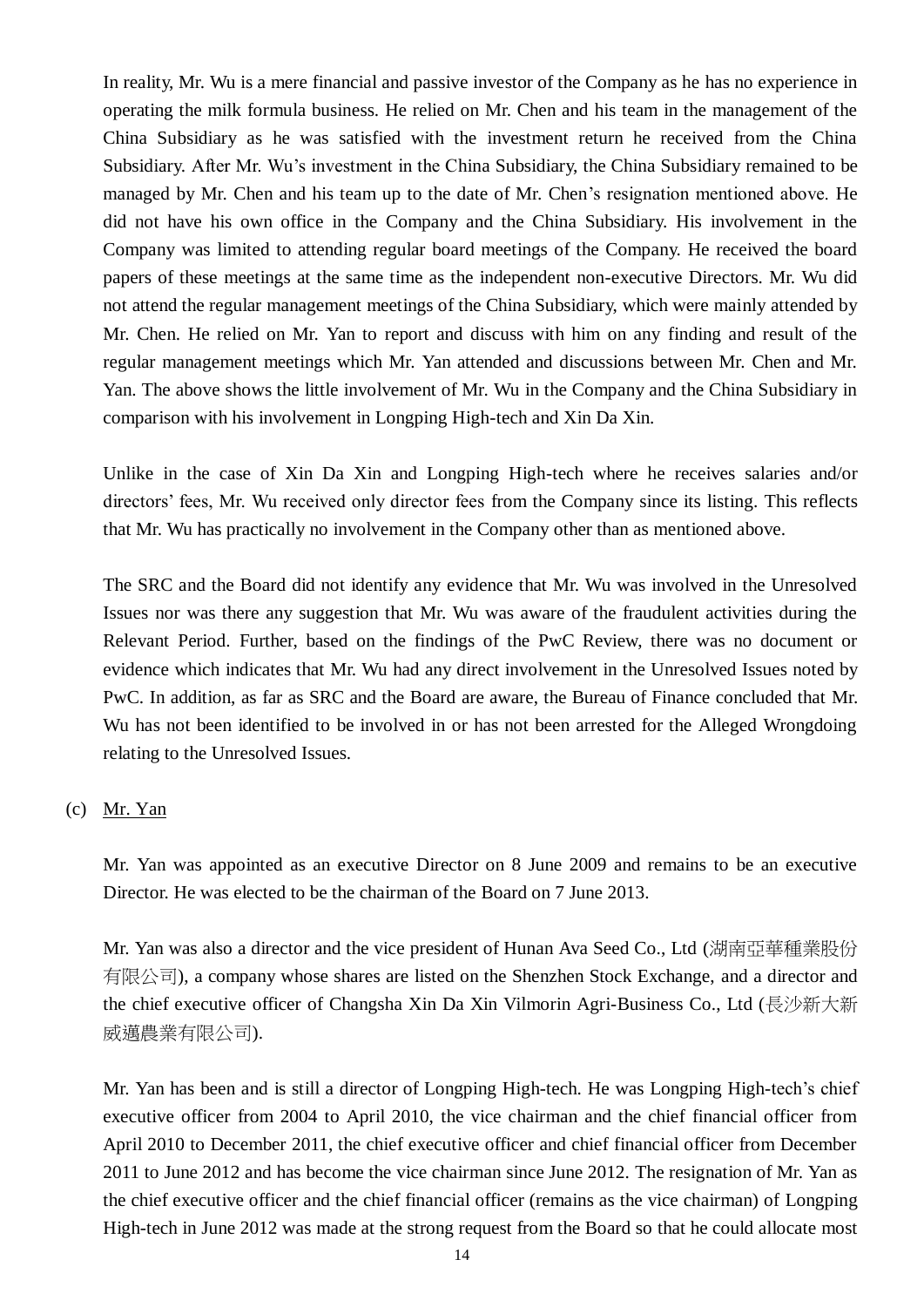of his time to oversee the Company after the occurrence of the Unresolved Issues.

As the executive Director during the Relevant Period, Mr. Yan was responsible for the overall corporate strategy, planning and business development, including mergers and acquisitions, and the management of the overseas companies of the Group. He was not involved in the day-to-day running and operations of the China Subsidiary.

Further, during the Relevant Period, Mr. Yan:

- apart from attending regular board meetings of the Company, depending on his availability, Mr. Yan attended the regular management meetings of the China Subsidiary mainly for briefing to the senior management of the China Subsidiary when there were changes in the business development, strategies and corporate structure as well as when there were major mergers and acquisitions to be entered into by the Group. He obtained updates on the business performance of the China Subsidiary from Mr. Chen and other senior management. He would report and discuss such findings with Mr. Wu and Ms. Ng whenever he considered necessary;
- save for an office in the Company's Changsha factory that was assigned to him which he rarely used, Mr. Yan did not have his own office in the Company and the China Subsidiary during the Relevant Period. He only has his own office in the Company after he resigned as the chief executive officer of Longping High-tech in June 2012 when he was strongly requested by the Board to spend most of his time in the management of the Group; and
- received only Director's fee after the listing of the Company but not salary and bonuses during the Relevant Period.

The SRC and the Board did not identify any evidence that Mr. Yan was involved in the Unresolved Issues nor was there any suggestion that Mr. Yan was aware of the fraudulent activities during the Relevant Period. Further, based on the findings of the PwC Review, there was no document or evidence which indicates that Mr. Yan had any direct involvement in the Unresolved Issues noted by PwC. In addition, as far as SRC and the Board are aware, the Bureau of Finance concluded that Mr. Yan has not been identified to be involved in or has not been arrested for the Alleged Wrongdoing relating to the Unresolved Issues.

# (d) Ms.  $Ng$

Ms. Ng was appointed as an executive Director on 19 September 2009 and remains to be an executive Director.

As an executive Director, Ms. Ng is primarily responsible for the Group's investor relations. Apart from that, her involvement in the Company is limited to the management of the logistics of board meetings of the Company when she was a joint company secretary and attending such board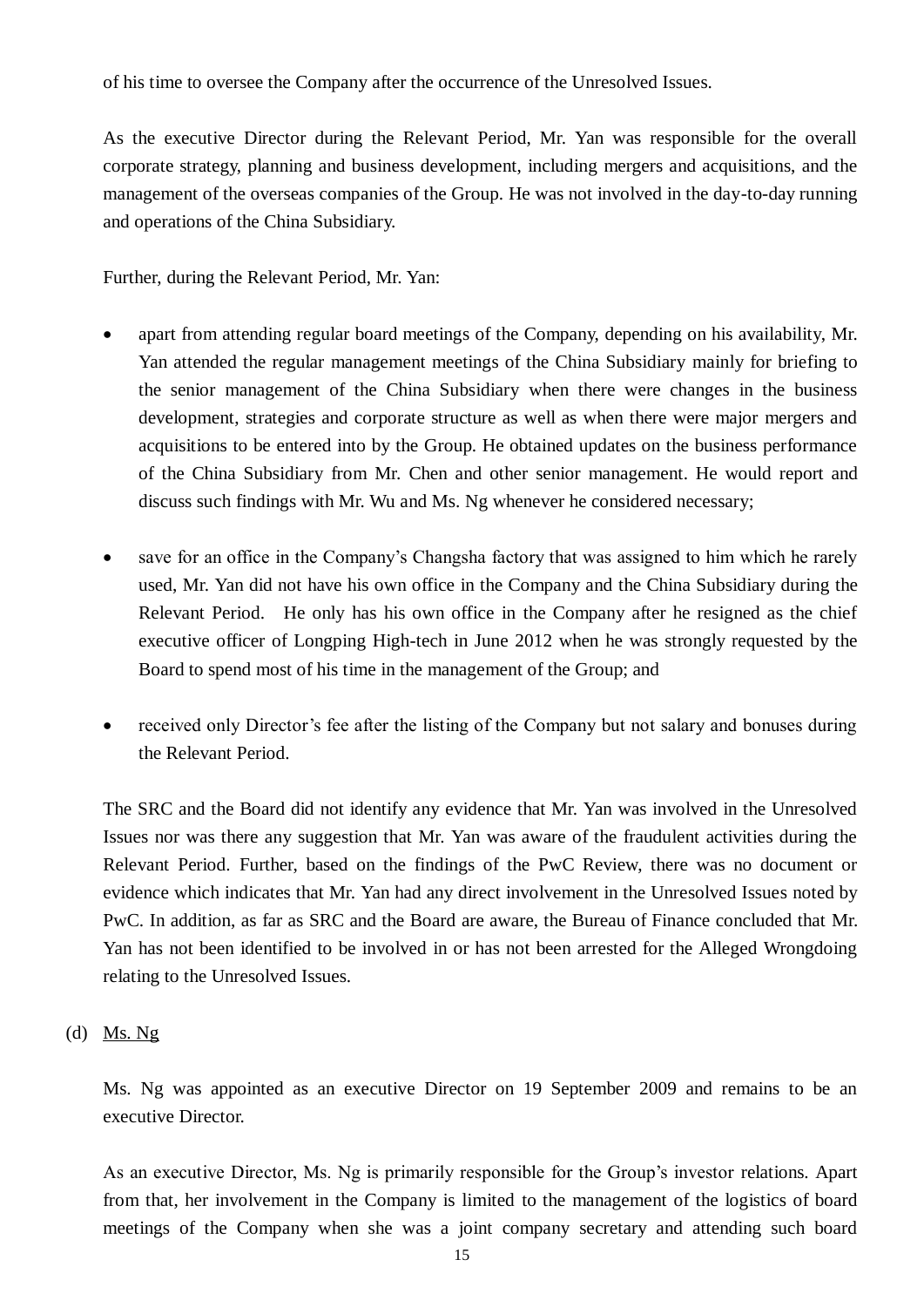meetings during the Relevant Period. She did not attend the regular management meetings of the China Subsidiary.

During the Relevant Period, she relied on Mr. Yan's briefing on any finding and result of the regular management meetings which Mr. Yan attended and discussed between Mr. Chen and Mr. Yan. She did not have her own office in the Company and the China Subsidiary during the Relevant Period. She receives only Director's fee and monthly salary for her role as a joint company secretary up to 2012 and for handling public investor relationships after the listing of the Company.

The SRC and the Board did not identify any evidence that Ms. Ng was involved in the Unresolved Issues nor was there any suggestion that Ms. Ng was aware of the fraudulent activities during the Relevant Period. Further, based on the findings of the PwC Review, there was no document or evidence which indicates that Ms. Ng had any direct involvement in the Unresolved Issues noted by PwC. In addition, as far as SRC and the Board are aware, the Bureau of Finance concluded that Ms. Ng has not been identified to be involved in or has not been arrested for the Alleged Wrongdoing relating to the Unresolved Issues.

Premised on the above, the SRC considers that none of Mr. Chen, Mr. Wu, Mr. Yan and Ms. Ng had any involvement in the matter relating to the Unresolved Issues nor was there any suggestion that any of the then executive Directors was aware of the fraudulent activities during the Relevant Period.

The SRC would like to highlight that in addition to the remedial actions taken by the Group to improve its internal control, as mentioned above, the Company has also taken proactive steps in restructuring the Board (including the departure of the then chief executive officer of the Company and the China Subsidiary, and the appointment of Mr. Bartle van der Meer, who has ample international experience in banking, investment and paediatric nutritional products, as an executive Director and chief executive officer of the Company). The Ex-China CFO, who might have been involved in the Unresolved Issues, have left the China Subsidiary. In addition, certain other personnel, such as the then head of the internal audit department and the former head of the sales department of the China Subsidiary, who had failed to detect the occurrence of these fraudulent acts relating to the Unresolved Issues, have also left the China Subsidiary and have been replaced by other personnel of the China Subsidiary not having any connection with the Unresolved Issue.

As a result of the restructuring of the Board and the senior management of the China Subsidiary, including the departure of Mr. Wu and Mr. Chen as Directors, the SRC considers that under the leadership of Mr. Bartle van der Meer as the chief executive officer of the Company and the more involved role of Mr. Yan in the Group, together with the overseeing role of the independent non-executive Directors, the Group is now managed by a team of professional executives who have strong background and diversified experience in paediatric nutritional products and this is in the best interest of the Company, the Shareholders and stakeholders as a whole.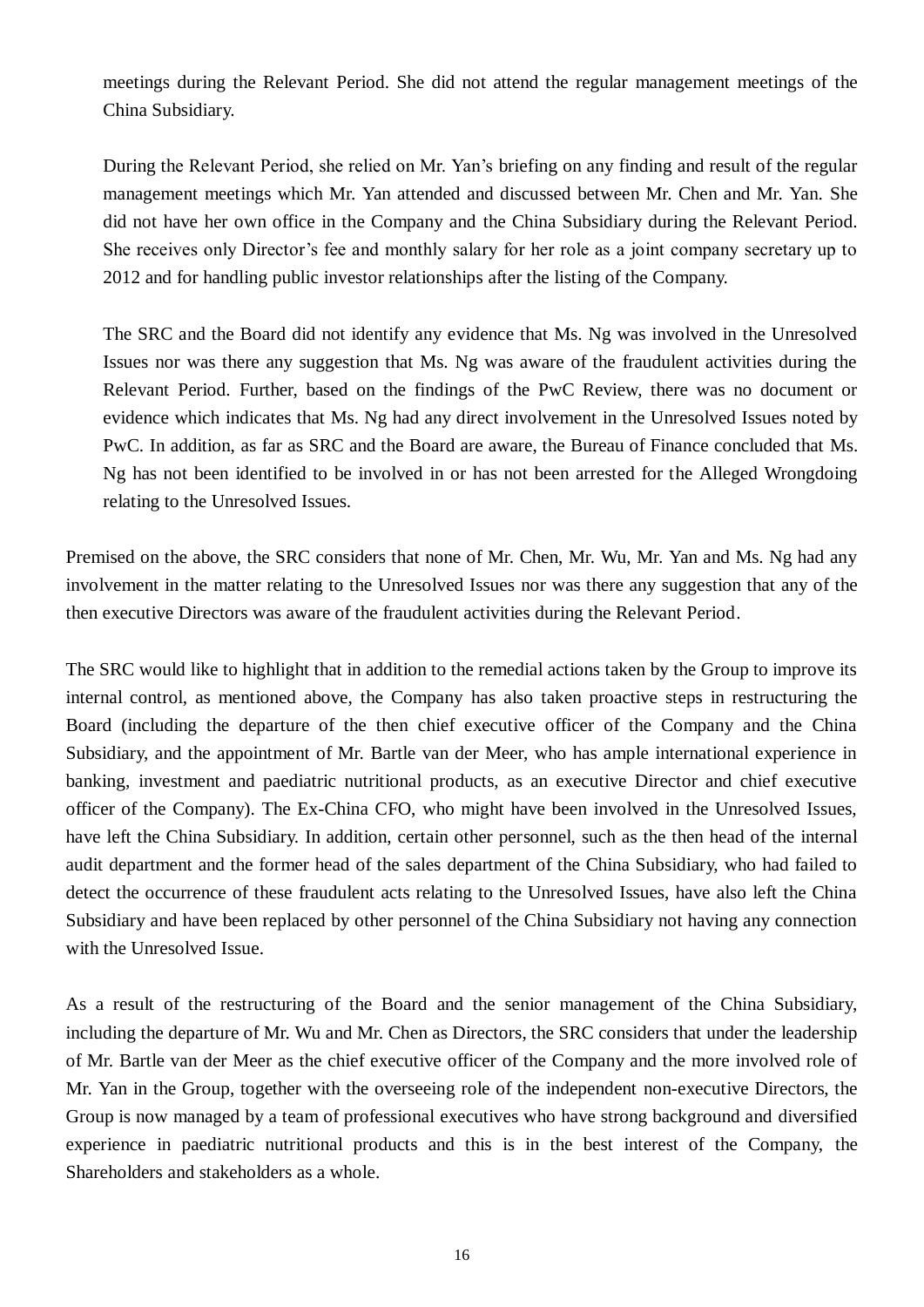#### **4. Fulfilment of Resumption Conditions**

#### (a) Resumption Conditions (a) and (b)

The SRC considers that the PwC Review has addressed the Unresolved Issues as the SRC considered the PwC Review has properly revealed the facts and circumstances surrounding the Unresolved Issues and reported to the SRC the internal control weaknesses that might have caused the fraudulent acts not reported. As set out above, the Management, under the request of the SRC, has taken remedial actions to improve the Group's internal control system and performed certain procedures to quantify the financial impact of the Unresolved Issues on the respective consolidated financial statements of the Company.

Based on the results of the PwC Review and the information available to the SRC, the SRC and the Board believe that the questionable sales transactions, if any, should have been excluded from the Company's consolidated financial statements for the Years 2009, 2010 and 2011 so as to reflect the errors due to the early recognition of revenue identified by EY. As such, the publication of the Company's annual and/or interim financial results and the despatch of the related annual and/ interim reports for the Years 2011, 2012 and 2013 have provided the Shareholders and the market all information that is necessary to appraise the Group's financial and operational position.

#### (b) Resumption Condition (c)

As set out above, the modification in the auditor's opinion in respect of the Company's consolidated financial statements for the Year 2013 only relates to the comparability of the modified comparative information for the Group's profit and cash flows for the Year 2012 against those for the Year 2013.

The SRC and the Board consider that such modification literally means that there is an otherwise clean opinion on the state of affairs of the Company and of the Group as at 31 December 2013, and of the Group's profit and cash flows for the year then ended. As such, the SRC and the Board expect this technical audit modification will be removed from the audit opinion on the Company's consolidated financial statements for the year ending 31 December 2014. Accordingly, the SRC and the Board consider that all the concerns in relation to the Unresolved Issues or otherwise raised by EY through qualifications in their audit reports or otherwise have been addressed.

#### (c) Resumption Condition (d)

In view of the results of the First Stage Internal Control Review, the SRC and the Board consider that the material internal control weaknesses that prevented the detection of the occurrence of the fraudulent acts which caused the Unresolved Issues and covered in the PwC Report have been rectified. Further, given the fact that PKF opined in its report dated 27 June 2014 that the Group had maintained, in all material respects, effective internal control as at 31 December 2013 and that it considered the Company has put in place effective internal control to meet the obligations of the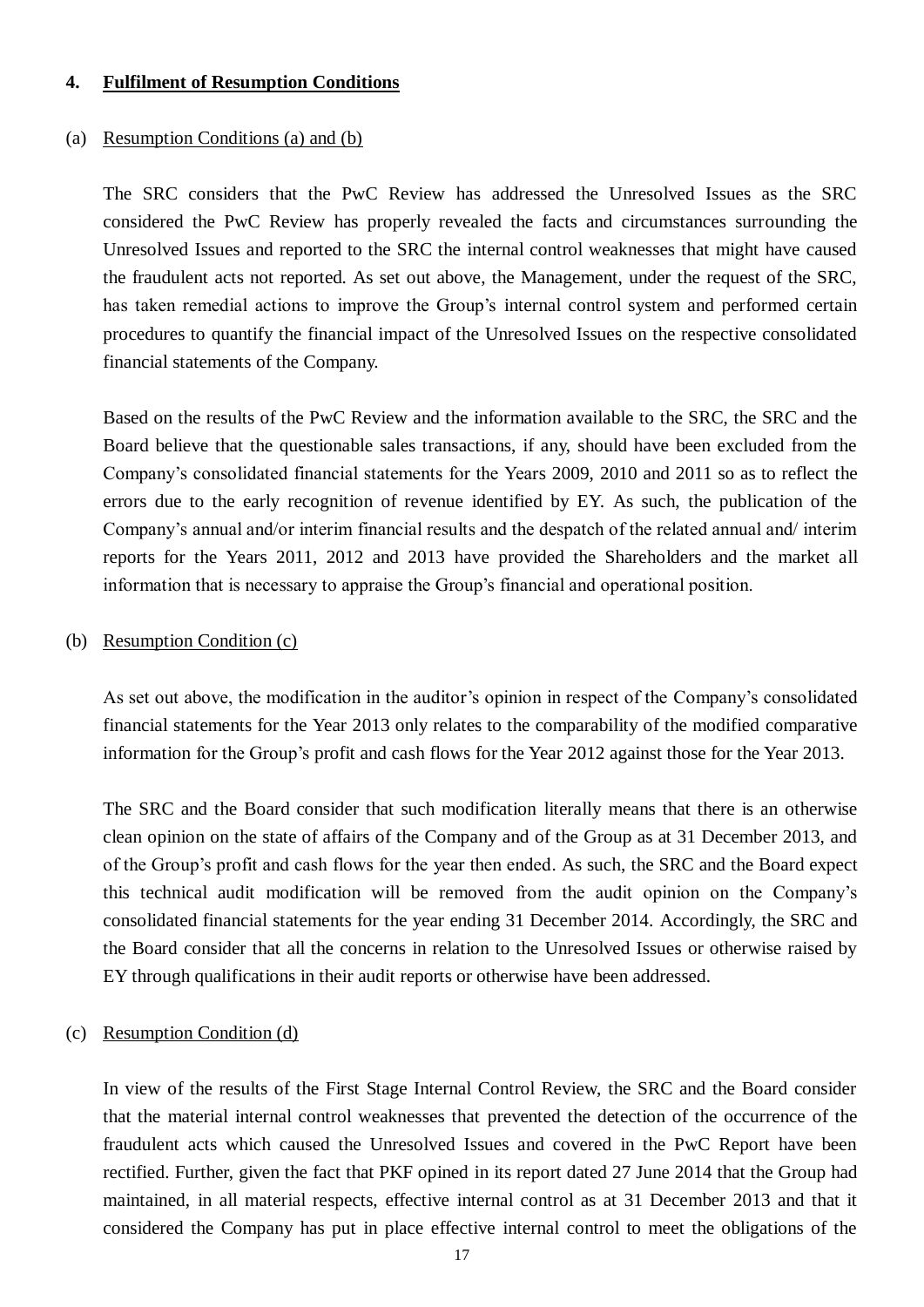Listing Rules, the SRC and the Board consider that the Company fulfilled the Resumption Condition (d).

The SRC and the Board are committed to (i) supervising the management of the Company and the respective subsidiaries of the Group to complete the implementation of PKF's recommendations to rectify the outstanding medium risk internal control weaknesses; and (ii) maintaining sound and effective internal controls to safeguard the Shareholders' investment and the Group's assets.

In view of the above, the SRC and the Board consider that the Company has complied with the Listing Rules and all applicable laws and regulations in Hong Kong and its place of incorporation.

# **RESUMPTION OF TRADING**

At the Company's request, trading in the Shares was suspended on the Stock Exchange from 9:00 a.m. on 29 March 2012, and the Company has made an application to the Stock Exchange for the Resumption with effect from 9:00 a.m. on 4 August 2014.

Save as disclosed above, the Company is not aware of any information should be disclosed pursuant to Rule 13.09 of the Listing Rules and under Part XIVA of the SFO.

# **DEFINITIONS**

In this announcement, the following terms shall have the meanings set opposite then unless the context otherwise requires:

| "2011 Annual Results" | the Company's annual results for the Year 2011                                                                                                                                                                                                           |
|-----------------------|----------------------------------------------------------------------------------------------------------------------------------------------------------------------------------------------------------------------------------------------------------|
| "Accounting Records"  | the accounting records of the monthly quantity of goods delivered kept by<br>the finance department of the China Subsidiary                                                                                                                              |
| "Alleged Wrongdoings" | certain fraudulent acts committed by certain personnel of the China<br>Subsidiary and certain underlying documents and records of the China<br>Subsidiary had been prepared or otherwise altered, that might have given<br>rise to the Unresolved Issues |
| "Audit Committee"     | the audit committee of the Board                                                                                                                                                                                                                         |
| "Board"               | the board of Directors                                                                                                                                                                                                                                   |
| "Bureau of Finance"   | Bureau of Finance in Hunan Province* (湖南省財政廳) of the PRC                                                                                                                                                                                                 |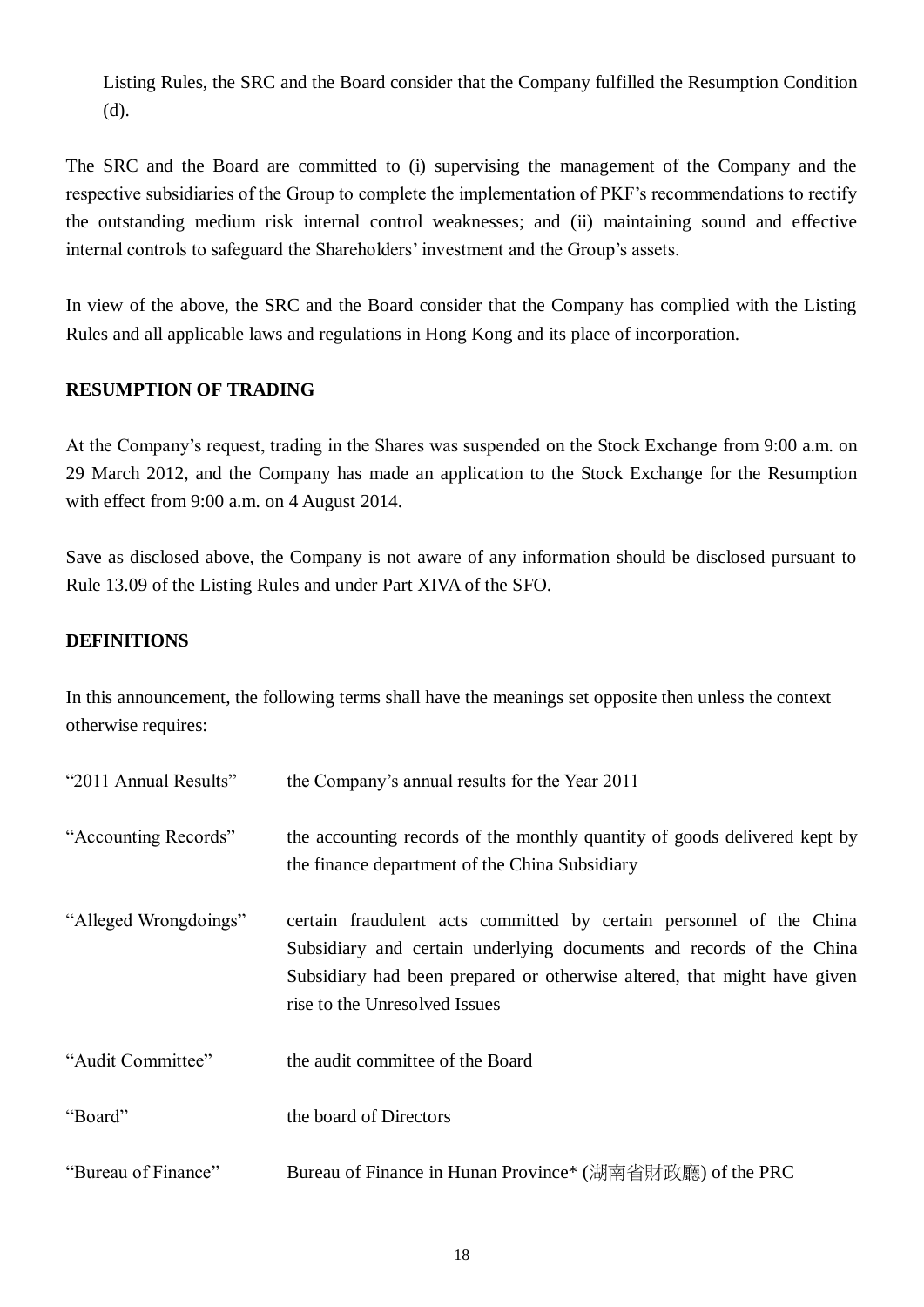"Bureau of Public Security" the Bureau of Public Security in Changsha Municipal of Changsha\* (長沙 市公安局) of the PRC

- "China Subsidiary" Ausnutria Dairy (China) Co., Ltd\* (澳優乳業 (中國) 有限公司), a company established in the PRC which is an indirectly wholly-owned subsidiary of the Company and the principal operating company of the Company's business in the PRC
- "Company" Ausnutria Dairy Corporation Ltd (澳優乳業股份有限公司), a company incorporated in the Cayman Islands with limited liability, whose shares are listed on the Main Board of the Stock Exchange (stock code: 1717)
- "Director(s)" the director(s) of the Company

"Ex-China CFO" the then chief financial officer of the China Subsidiary

- "EY" Ernst & Young, the auditors of the Company
- "EY Letter" the letter dated 29 March 2012 issued by EY to the Board regarding the Unresolved Issues and the status of the audit work carried out by EY in relation to the 2011 Annual Results

"First Stage Internal Control review conducted by PKF in respect of the internal control systems of the Review" Company and the China Subsidiary relevant to the Unresolved Issues, particularly the sales cycle of the China Subsidiary

"Group" the Company and its subsidiaries

"Hong Kong" the Hong Kong Special Administrative Region of the PRC

"Listing Rules" the Rules Governing the Listing of Securities on the Stock Exchange

"Management" the management of the Group, consisting the chief financial officer of the Company and several senior managers of the China Subsidiary who were not associated in any way in the Unresolved Issues

"PKF" PKF Consulting Inc, appointed as an internal control adviser of the Company to conduct the First Stage Internal Control Review, and subsequently, the further internal control review by extending its scope to cover the Group's internal control system, including the fulfilling the Company's obligations under the Listing Rules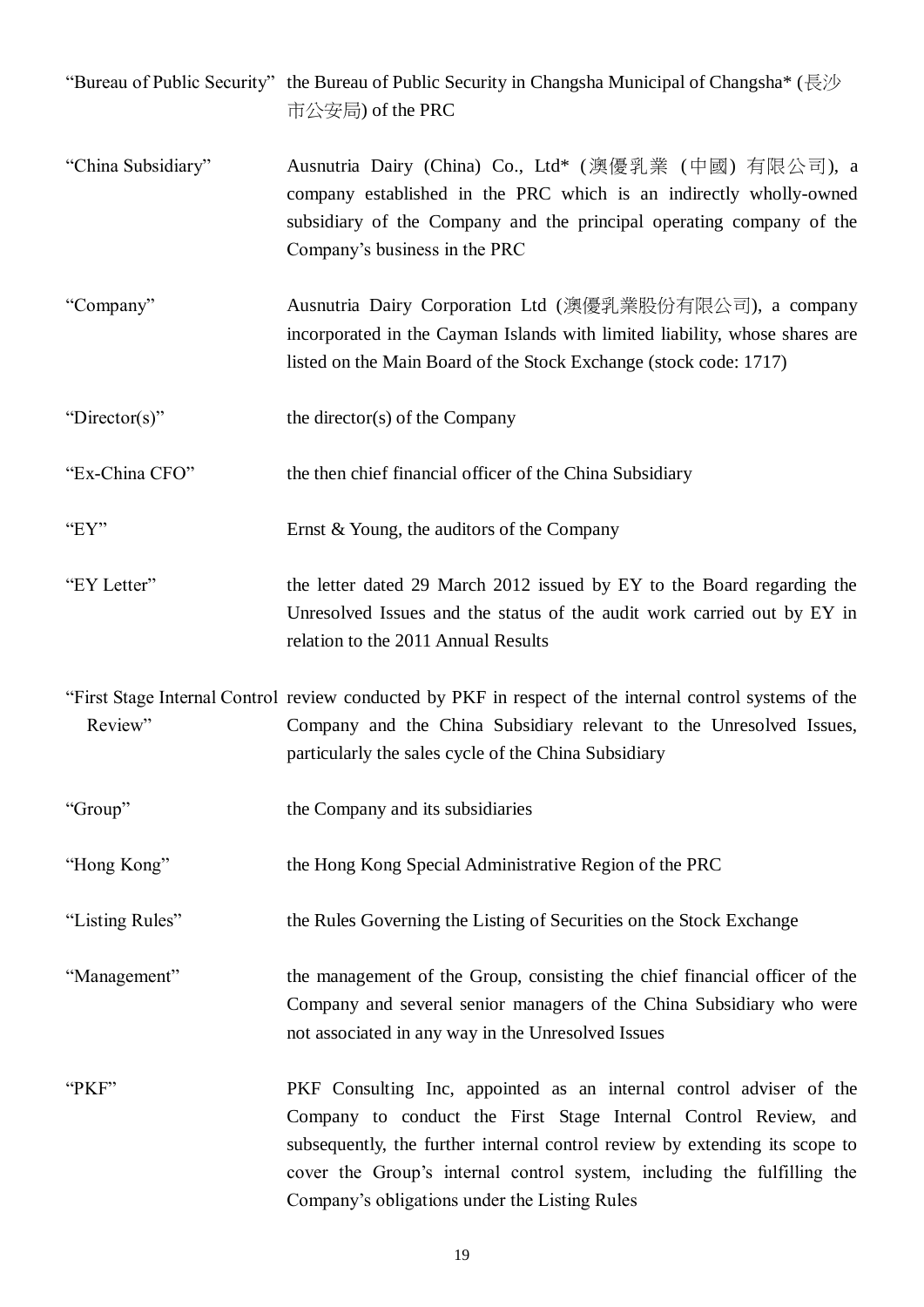| "PRC"                                     | the People's Republic of China which, for the purpose of this<br>announcement, excludes Hong Kong, the Macau Special Administrative<br>Region of the People's Republic of China and Taiwan                                                                                                                                                                             |
|-------------------------------------------|------------------------------------------------------------------------------------------------------------------------------------------------------------------------------------------------------------------------------------------------------------------------------------------------------------------------------------------------------------------------|
| "PRC Accounting Law"                      | the PRC Accounting Law (中華人民共和國會計法) and the Enterprise<br>Financial and Accounting Reporting Regulations (企業財務會計報告條例)                                                                                                                                                                                                                                                  |
| "Pw $C$ "                                 | PricewaterhouseCoopers Limited, an independent professional adviser<br>appointed by King & Wood Mallesons, who are the legal advisers of the<br>SRC, to carry out the PwC Review in respect of the Unresolved Issues. PwC<br>issued the report addressed to King & Wood Mallesons and copied to the<br>SRC on 12 August 2013 relating to the results of the PwC Review |
| "PwC Review"                              | the forensic review carried out by PwC                                                                                                                                                                                                                                                                                                                                 |
| "Resumption"                              | resumption of trading in the Shares on the Stock Exchange                                                                                                                                                                                                                                                                                                              |
| "Resumption Conditions"                   | the conditions for the resumption of trading in the Shares imposed by the<br>Stock Exchange to the Company by its letter dated 26 June 2012                                                                                                                                                                                                                            |
| "Second Stage Internal<br>Control Review" | review of the effectiveness of the Group's internal control system as at 31<br>December 2013, which was conducted by PKF based on the criteria<br>established in Internal Control – Integrated Framework (1992) issued by the<br>Committee of Sponsoring Organizations of the Treadway Commission                                                                      |
| "SFO"                                     | Securities and Futures Ordinance (Chapter 571 of the laws of Hong Kong)                                                                                                                                                                                                                                                                                                |
| "Shareholder(s)"                          | the holder(s) of the Shares                                                                                                                                                                                                                                                                                                                                            |
| "Shares"                                  | ordinary shares of HK\$0.10 each in the share capital of the Company                                                                                                                                                                                                                                                                                                   |
| "SRC"                                     | a special review committee, comprising two of the Company's independent<br>non-executive Directors, namely Mr. Qiu Weifa and Mr. Chan Yuk Tong,<br>established by the Board on 28 March 2012 to investigate into the<br><b>Unresolved Issues</b>                                                                                                                       |
| "Stock Exchange"                          | The Stock Exchange of Hong Kong Limited                                                                                                                                                                                                                                                                                                                                |
| "Unresolved Issues"                       | a number of unresolved issues identified in the EY Letter, details of which<br>were published in the announcement of the Company dated 28 June 2013                                                                                                                                                                                                                    |